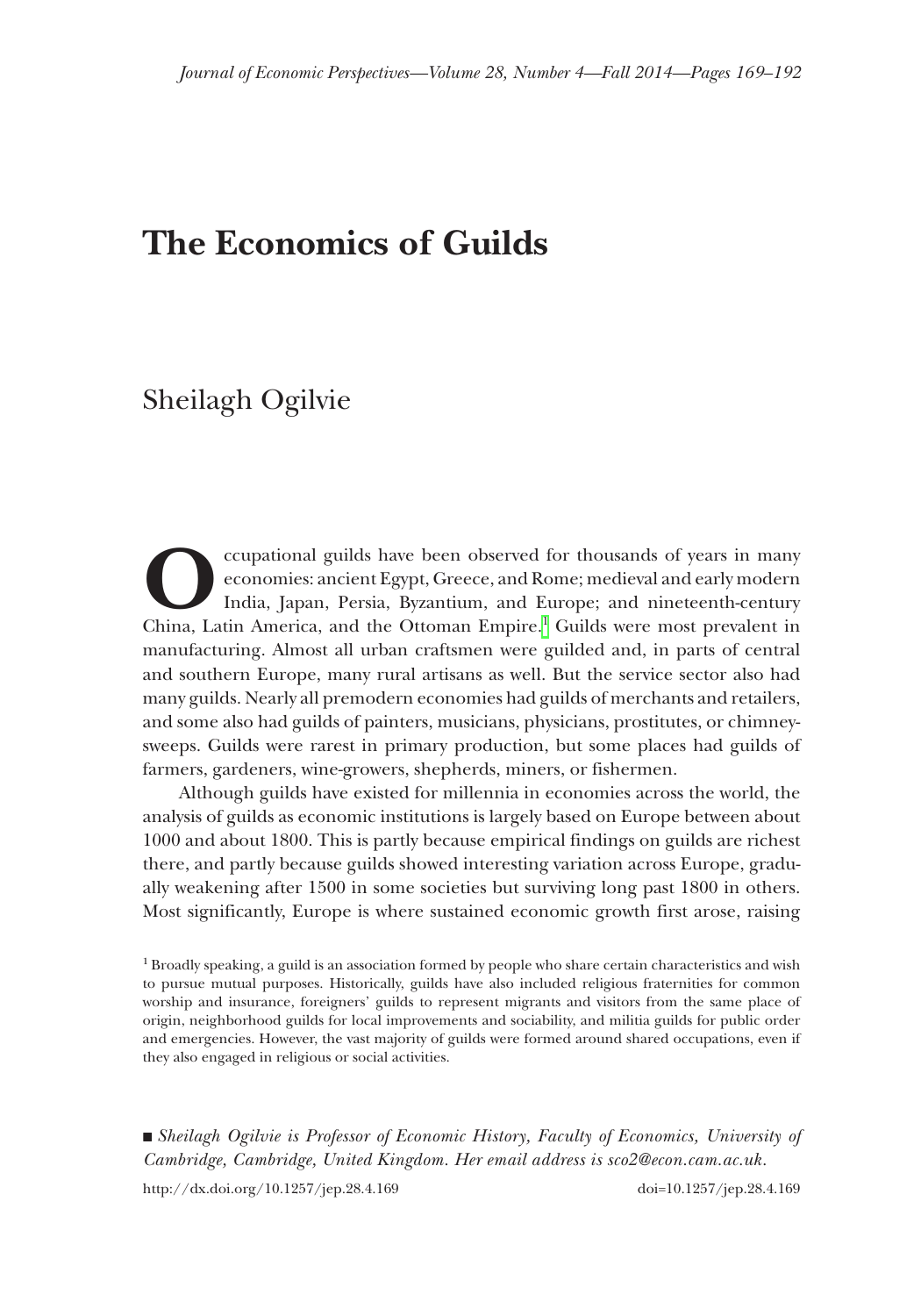obvious questions about the relationship between guilds and growth. For these reasons, this paper also focuses on guilds in Europe since the later Middle Ages.

Guilds in medieval and early modern Europe offered an effective institutional mechanism whereby two powerful groups, guild members and political elites, could collaborate in capturing a larger slice of the economic pie and redistributing it to themselves at the expense of the rest of the economy. Guilds provided an organizational mechanism for groups of businessmen to negotiate with political elites for exclusive legal privileges that allowed them to reap monopoly rents. Guild members then used their guilds to redirect a share of these rents to political elites in return for support and enforcement. In short, guilds enabled their members and political elites to negotiate a way of extracting rents in the manufacturing and commercial sectors, rents that neither party could have extracted on its own.

My assessment of occupational guilds begins with an overview of where and when European guilds arose, what occupations they encompassed, how large they were, and how they varied across time and space. Against this background, I then examine how guild activities affected market competition, commercial security, contract enforcement, product quality, human capital, and technological innovation. In some of these spheres, some of the time, guilds took actions that may have helped to boost economic growth. However, I will argue that in each of these arenas the behavior of guilds can best be understood as being aimed at securing rents for guild members; guilds then transferred a share of these rents to political elites in return for granting and enforcing the legal privileges that enabled guilds to engage in rent extraction.

Debates about guilds are not just historical quibbles, but have wider implications for a very modern topic: the role of institutions in economic growth. The conclusion to this paper considers what we can learn from guilds about this question. Guilds, I will argue, provide strong support for the view that institutions arise and survive as a result of political conflicts over distribution (Acemoglu, Johnson, and Robinson 2005; Ogilvie 2007b).

# **A Brief History of European Guilds**

Guilds existed in Europe under the ancient Roman Empire and appeared occasionally during the Dark Ages (c. 400–c. 1000), but came definitively back into view with the resurgence of trade and industry, together with public record-keeping, after about 1000. They had their heyday in the later Middle Ages, from about 1000 to about 1500, although they survived in some societies long past 1800 (for surveys, see Ogilvie 2007a, 2011). Local guilds of wholesale merchants reappeared in most European societies after the Dark Ages, from the early eleventh century onwards. A bit later, as long-distance trade expanded during the medieval Commercial Revolution, some local merchant guilds formed branches abroad as alien merchant guilds or "merchant communities" in foreign trading centers. Sometimes the merchant guilds of a group of towns formed a long-distance trading association called a "universitas" or a "hansa";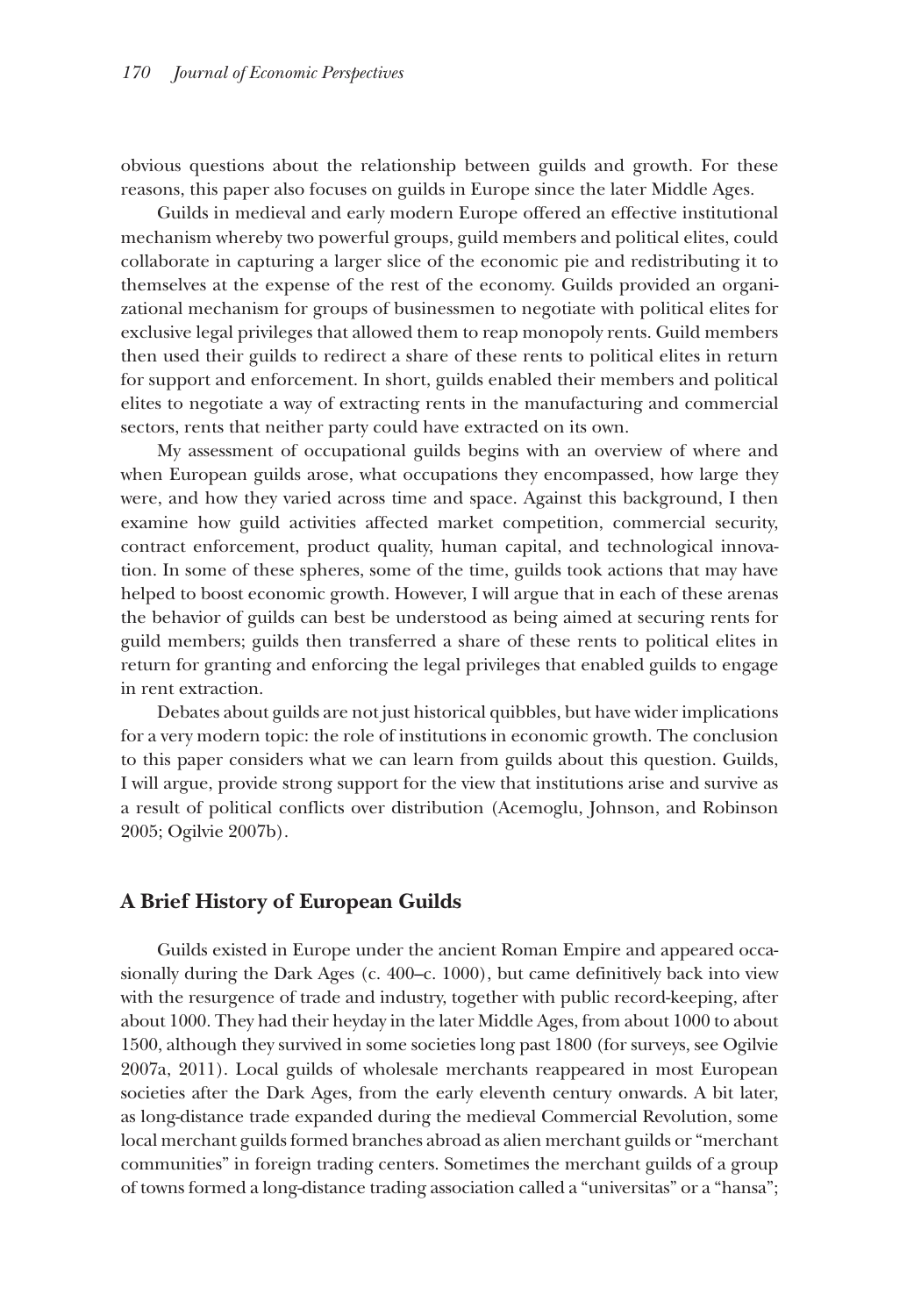the most famous was the German Hansa, which by around 1300 encompassed merchant guilds from a core group of 70 north German, Dutch, and Baltic cities and a penumbra of about 100 smaller towns (Dollinger 1970; Ogilvie 2011). Guilds of craftsmen reappeared after the Dark Ages a bit later, typically from around 1100 onwards (Epstein 1991). Some places, especially in Italy, also developed "sectoral" guilds, combining the merchants and craftsmen of a particular industry (Caracausi 2014). The date that different types of guild emerged (or re-emerged) varied greatly across Europe (although the dates are sometimes confused by accidents of what documents have survived). But by the thirteenth century, guilds of local traders, long-distance merchants, and craftsmen were to be found across much of Europe. For the next 300–600 years, to practice industry or commerce in most European towns, it was necessary to obtain a license from the relevant guild, although there were also some guild-free towns and enclaves (discussed below).

Around 1500, the European guild landscape began to change. In the dynamic North Atlantic economies, especially England and the Low Countries (modern Belgium and the Netherlands), merchant guilds declined, with a proliferation of individual entrepreneurs who did not belong to any formal associations (Harreld 2004; Ogilvie 2011; Gelderblom 2013). Craft guilds also began to weaken, as trade and industry moved to the countryside where no individual city could thoroughly enforce its guild regulations because of the many other cities whose inhabitants also wanted to operate there (de Vries 1976; Coleman 1977; Ogilvie 2000; Davids 2008). Competition from guild-free rural artisans and traders in turn weakened urban guilds. At about this time, the greatest European trading city, Amsterdam, barred merchant guilds altogether; the greatest Dutch textile city, Leiden, abolished its craft guilds; and Flanders developed huge rural industrial zones such as Hondschoote with tens of thousands of unguilded producers and traders.

In England, guilds declined in many towns during the sixteenth century, with only a quarter of the guilds in existence in 1500 surviving to 1600 (Muldrew 1993). Many lost an important part of their finances and their functions during the Reformation of the 1530s and 1540s, when the crown dissolved all primarily religious guilds and confiscated the religious property of primarily occupational ones (Harding 2000). The crown became very reluctant to grant state charters to guilds outside London; this left provincial guilds heavily dependent on local urban authorities in the old corporate "borough" towns which were entitled to establish guilds but whose writ did not extend beyond the town walls (Clark and Slack 1976; Coleman 1977). By 1600, even the powerful London guilds (the so-called "livery companies") were increasingly unable to prevent London citizens from practicing any occupation freely, to control nonguilded producers in jurisdictional enclaves and suburbs just outside the city center, and to regulate their own members systematically; instead, they increasingly redeployed towards sociability and business networking (Kellett 1958; Rappaport 1989; Archer 1991). Only about half of a sample of 850 merchants active in late-seventeenth-century London even bothered to obtain municipal citizenship, which was necessary for livery-company membership, and only 38 percent actually joined a company (Gauci 2002). In England more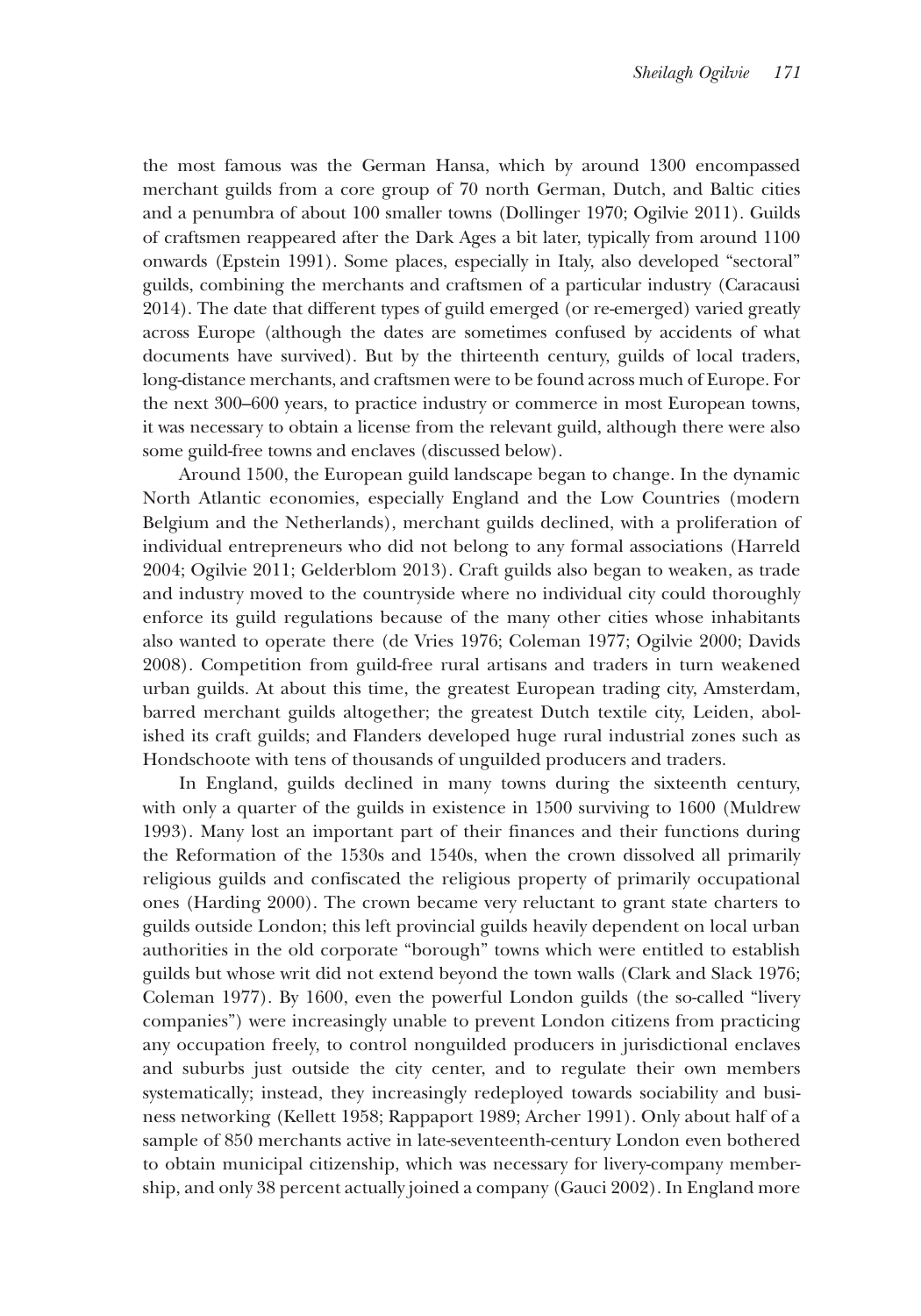widely, guilds remained important only in the economically stagnant borough towns, which quickly lost ground to the fast-growing industrial towns such as Birmingham, Leeds, Sheffield, and Manchester where guilds were nonexistent or powerless; even in many of the old corporate boroughs, guilds were in decay by 1650 (Clark and Slack 1976; Coleman 1977; Pollard 1997; Ogilvie 2005; Lis and Soly 2008).

But England and the Low Countries were exceptional. In most other European societies, guilds retained economic influence into the late eighteenth or early nineteenth century (Ogilvie 1996b, 1997; Ehmer 2008). When industry and commerce moved to the countryside, urban guilds did not relax their restrictions to remain competitive but lobbied successfully for government protection against rural competitors in exchange for a share of their rents (de Vries 1976; Amelang 1986; Ogilvie 2000). New guilds continued to form during the eighteenth century in Germany, Austria, Spain, France, and even the Netherlands, whose sixteenth-century loosening of guild constraints gradually gave way to institutional and economic petrefaction after about 1670 (de Vries and van der Woude 1997; Davids 2008; van den Heuvel and Ogilvie 2013; Ogilvie and Carus 2014). Spain and Portugal even exported their guilds overseas, establishing powerful "consulados" which survived in Latin America into the nineteenth century (Woodward 2007). Many European guilds only broke down in the wake of the French Revolution, as France abolished its own guilds in 1791 and forcibly exported this institutional reform to the other European countries it invaded and occupied (Kisch 1989; Horn 2006; Fitzsimmons 2010; Acemoglu, Cantoni, Johnson, and Robinson 2011; van den Heuvel and Ogilvie 2013).

The number and size of guilds covered a wide spectrum. Some cities had many: London had 72 livery companies and 14 other occupational associations in 1500 (Rappaport 1989); Paris had 103 guilds in 1250, 124 in 1700, and 133 in 1766 (Saint-Léon 1922; Bourgeon 1985). But other cities had very few: Florence, one of the largest cities in Europe, had only 21 guilds in 1300 (Najemy 1979). Some guilds had only a handful of members: in seventeenth-century Paris, with half a million inhabitants, the metal-engravers' guild permitted a maximum of 20 masters, the clockmakers a maximum of 72 (Saint-Léon 1922). Other guilds did not have a formal upper limit, but nonetheless restricted entry via a required career track of apprenticeship, journeymanship, and mastership with strict conditions for admission (discussed below). Even in Florence, with 100,000 inhabitants in 1300, each of the 21 guilds averaged only about 350 members, ranging from 100 in the smallest to 1,600 in the largest (Najemy 1979). In the small German town of Fulda in 1784, with just 8,500 inhabitants, the 21 guilds averaged only 13 members apiece, ranging from the four dyers to the 60 shoemakers (Walker 1971).

No matter how numerous or large a town's guilds, guild members typically made up only a minority of inhabitants. Half the population was inherently excluded, since very few guilds allowed female members other than the second-class status permitted to masters' widows (Wiesner 2000; Ogilvie 2003; van den Heuvel 2007). Even for males, guild membership usually required town "citizenship," a costly privilege enjoyed by less than half the inhabitants of a typical premodern European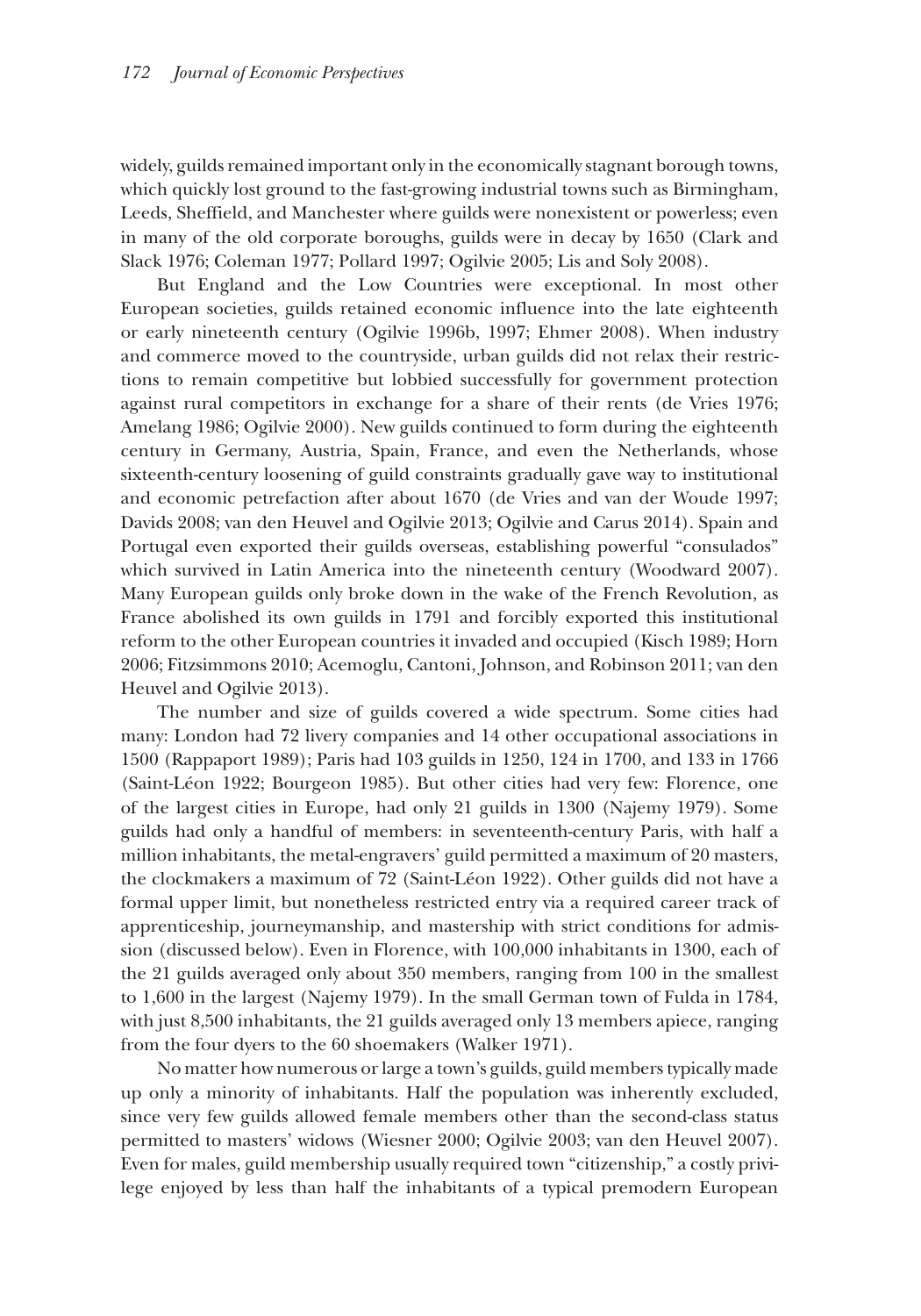town: in sixteenth-century London or 's-Hertogenbosch it was an unusually high 75 percent, in most other English and Dutch towns 30–50 percent, in medieval Venice 5–10 percent, in other Italian cities 2–3 percent (Clark and Slack 1976; Rappaport 1989; Spruyt 1994; van Zanden and Prak 2006; Ogilvie 2011).

Most guilds also excluded Jews, bastards, migrants, laborers, farmers, propertiless men, former serfs and slaves, gypsies, members of other guilds, adherents of minority religions, men of "impure" ethnicity, and those who couldn't afford the admission fees (La Force 1965; Walker 1971; Ogilvie 1997; Caracausi 2014). As one nineteenth-century Spaniard put it, those without funds "called in vain at the door of the guild, for it was opened only with a silver key" (as quoted in La Force 1965, p. 92).

Guild membership was reserved to a privileged minority, even in towns. At the high end lay sixteenth-century London or Augsburg, where guild masters made up 50–60 percent of householders and 12–13 percent of inhabitants (Rappaport 1989; Roper 1989). In the middle range lay Barcelona, Rouen, or Venice, with guild masters comprising 40–50 percent of householders and 9–10 percent of inhabitants (Amelang 1986; Hafter 1989; Rapp 1976). But in Paris, Florence, or Turin, guild masters made up at most 20 percent of householders and 5 percent of inhabitants (Bourgeon 1985; Becker 1962; Cerutti 2010). Guilds were not all-encompassing workers' associations but exclusive organizations for middle-class businessmen.

As such findings show, however, guilds manifested interesting variation across societies, cities, and time-periods. This can help us assess their economic effects.

## **What Did Guilds Do?**

Guilds engaged in multiple activities, so they provide an excellent demonstration of the principle that in analyzing the net economic effect of an institution, it is imprudent to focus on any one of its activities in isolation (Ogilvie and Carus 2014; Caracausi 2014). This section considers five areas in which guilds were active: 1) competition and market structure; 2) security and contract enforcement; 3) information asymmetries and quality standards; 4) human capital investment; and 5) technological innovation.

The effects of guilds in these key economic spheres have always attracted controversy (for surveys, see Ogilvie 2005, 2011; Epstein and Prak 2008). Contemporaries held strong views about them, with guild members (and the political elites they supported) extolling their virtues, while customers, employees, and competitors lamented their abuses. Many early economic thinkers praised guilds, as with the French government minister Jean-Baptiste Colbert who ordered all French crafts to form guilds, "so as to compose by this means a group and organization of capable persons, and close the door to the ignorant" (as quoted in Cole 1939, p. 419), or the Austrian imperial councillor, Johann Joachim Becher (1688, pp. 111–3), who argued that the authorities of old had invented the guilds because "competition weakens the livelihood of the community." Others, such as Adam Smith (1776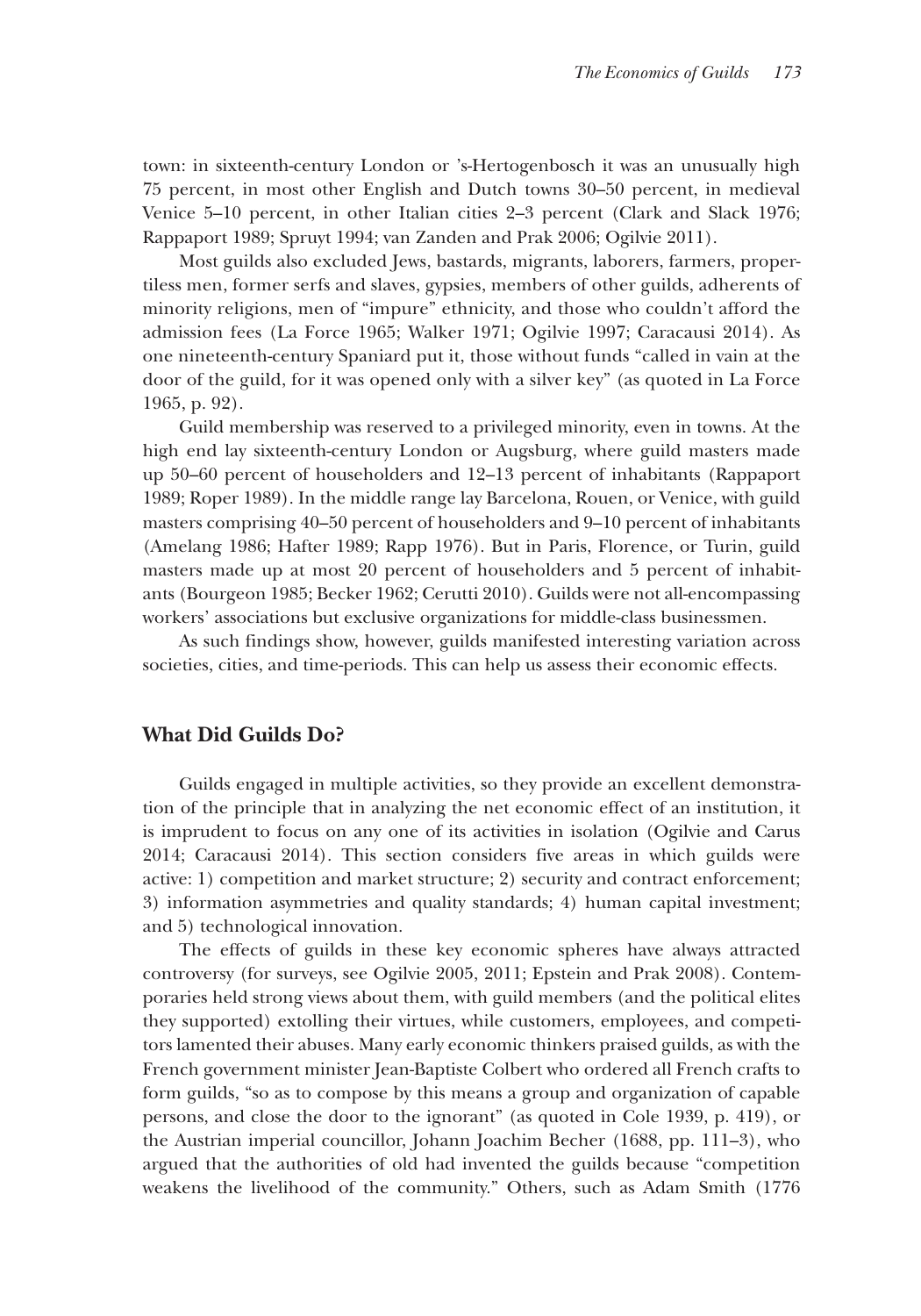[1976], ch. X, pt. II, p. 152), censured guilds as "a conspiracy against the public." Modern scholars are also deeply divided on guilds. Some claim that guilds were so widespread and long-lived that they must have been generating economic benefits. They might, for example, have enhanced commercial security, facilitated contract enforcement, solved information asymmetries between producers and consumers, overcome imperfections in markets for human capital, created incentives favoring technological innovation, or generated social capital and trust. Others argue that guilds caused inefficiencies via monopolies and monopsonies, rationed access to human capital investment, stifled innovation, engaged in costly rent-seeking, harmed outsiders such as women, Jews, and the poor, and redistributed resources to their members at the expense of the wider economy.

My own reading of the evidence is that a common theme underlies guilds' activities: guilds tended to do what was best for guild members. In some cases, what guilds did brought certain benefits for the broader public. But overall, the actions guilds took mainly had the effect of protecting and enriching their members at the expense of consumers and nonmembers; reducing threats from innovation, competition, and audacious upstarts; and generating sufficient rents to pay off the political elites that enforced guild arrangements and might otherwise have interfered with them.

#### **Competition and Market Structure**

Guilds regulated market competition. Each guild possessed legal privileges endowing its members with exclusive rights to practice particular economic activities in a particular geographical area. These privileges typically consisted of a monopoly over producing specific goods and services, together with a monopsony over purchasing particular inputs. The merchant guild of a particular town secured for its members exclusive rights over trade in particular wares, transaction types, trade routes, or trading destinations. The weavers' guild of a particular place reserved for its members the exclusive right to weave fabrics made of particular materials, to sell them to consumers or merchants, to purchase raw or semifinished inputs such as wool and yarn, to employ the relevant labor including apprentices, journeymen, and freelance spinners, and to use the relevant equipment such as looms, fulling-mills, and bleaching-fields. A guild's exclusive privileges typically applied within a particular geographical area, sometimes consisting only of the town itself, often reaching into its immediate circumference, and sometimes extending more widely across a district or province. In many regions of central, southern, and eastern Europe, rural artisans defended themselves against urban harassment (and sought to corner monopoly rents of their own) by setting up purely rural guilds or forming "regional" guilds alongside urban craftsmen (Ogilvie 1996b, 1997; Ehmer 2008; Lis and Soly 2008). To establish and defend their monopolies and monopsonies, guilds excluded entrants, restricted trade volumes, set output prices above the competitive level, fixed input costs below the competitive level, and imposed costs on competitors (La Force 1965; Walker 1971; Clark and Slack 1976; Coleman 1977; Ogilvie 2004a, 2005, 2011; Lindberg 2008, 2009; Boldorf 2009; Caracausi 2014).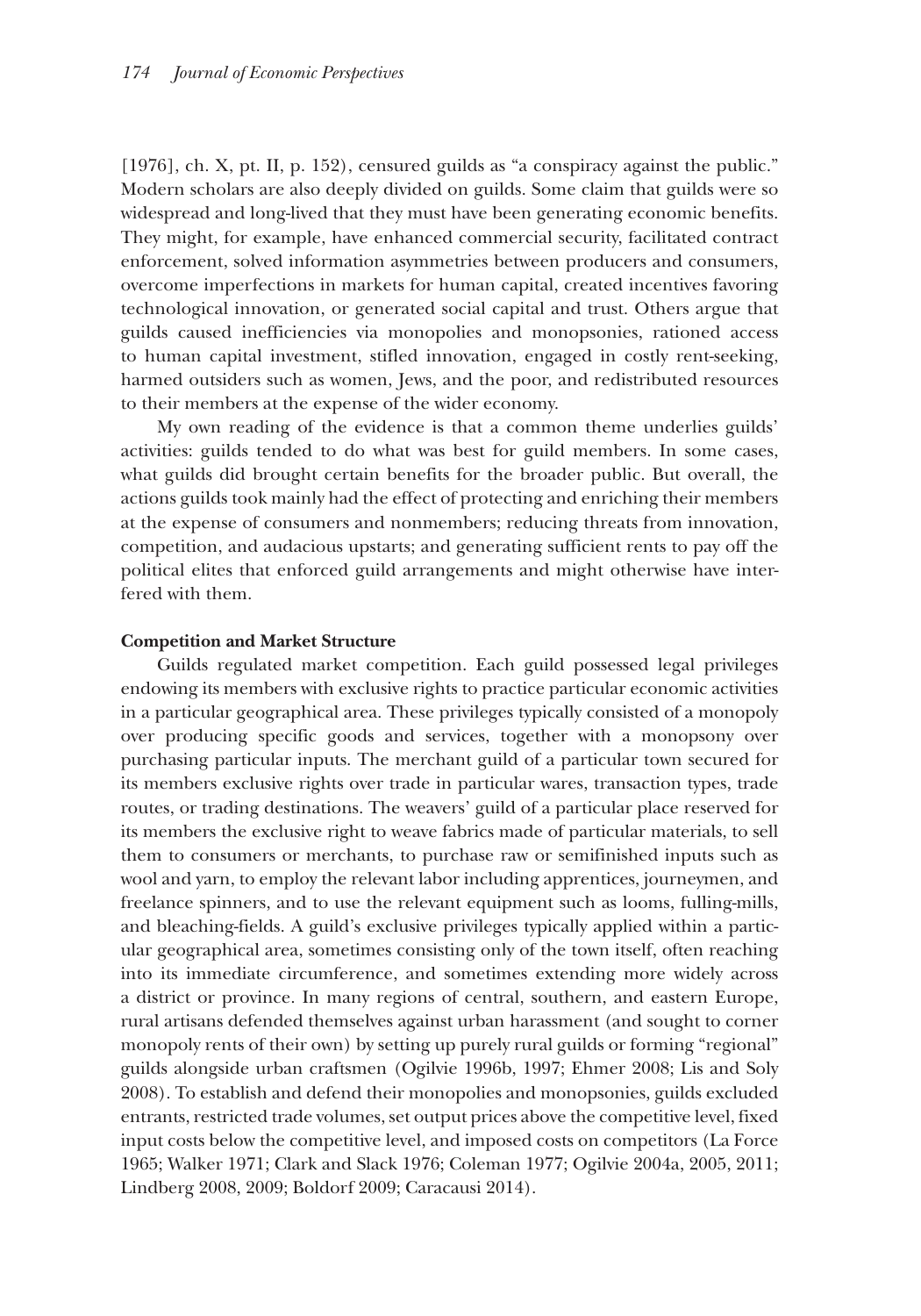Some of a guild's exclusive entitlements were laid down explicitly, usually in a charter or ordinance issued by the town or state government. But guilds often enforced privileges that were not embodied in any legislation but were simply "well-known" to be part of their entitlements (Walker 1971; Ogilvie 2004a, 2011; Ehmer 2008). This led to constant demarcation conflicts—between guilds governing adjacent trades, merchant guilds and craft guilds, guilds of different towns, or guilds and nonguilded outsiders (Rosenband 1997; Ogilvie 1997, 2011; Trivellato 2006; Hafter 2007; van den Heuvel 2007; Lindberg 2008; Caracausi 2014).

Guild monopolies were shielded in a variety of ways. Some limits on competition arose from geographic factors such as high transportation costs, raw material endowments, urban agglomeration economies, or limits on migration (Ogilvie 1997, 2011). Others came from political protection. Guilds often secured government barriers to trade, as when the Venetian state blocked imports of French mirrors to protect the Murano glassblowers' guild (Trivellato 2006) or the governments of most European states blocked imports of cheap ribbons from the Netherlands or Basel produced on the forbidden innovation of the multi-shuttle ribbon frame (Davids 2008; Pfister 2008). Guilds also obtained direct enforcement of their privileges from municipal and state governments (La Force 1965; Bossenga 1988; Rosenband 1997; Ogilvie 1997, 2003; Wiesner 2000; Trivellato 2006; Horn 2006; Hafter 2007). Archival records are replete with cases of guild members penalized by the public authorities for producing above their guild quota, using prohibited techniques, or employing women. In 1669, for instance, when the weaver Hannss Schrotter broke his guild's rules by employing a female servant to weave, his town court fined him the equivalent of a maidservant's average annual wage (Ogilvie 2003). Public law-courts also punished black-market producers for illegally infringing on guild monopolies, as in 1711 when the Württemberg state responded to complaints by the retailers' guild against a converted Jew's widow by closing down her village shop, or in 1742 when a town court jailed a villager's wife after a complaint by the local nailsmith that she was "dealing in foreign nails, which violated the nailsmiths' guild ordinance, and damaged him in his craft" (as quoted in Ogilvie 2003). Governments also supported guilds in regulating labor markets, as in 1781, when the pinmakers' guild of a Normandy town fined a journeyman five years' wages for quitting his job counter to guild regulations, and the municipal authorities supported the guild on the grounds that "if workers could leave their masters when they please, insubordination and anarchy will result, and ruin manufacturing" (as quoted in Horn 2006, p. 45). The authorities also punished consumers who purchased wares from nonguilded craftsmen, as in Bohemia when the count of Friedland's court responded to complaints by the local tailors' guild in 1662 by fining three villagers for buying cheap garments from nonguilded interlopers, by which they had "premeditatedly tried to deceive the authorities and the court, and sought their own advantage" (Státní Oblastní Archiv Litoměřice, Pobočka Děčín 1662).

Guilds could seldom defend their cartel privileges perfectly, which has led to occasional claims that these privileges had no real economic effects (Epstein 1998; Epstein 2008; Epstein and Prak 2008; Greif, Milgrom, and Weingast 1994;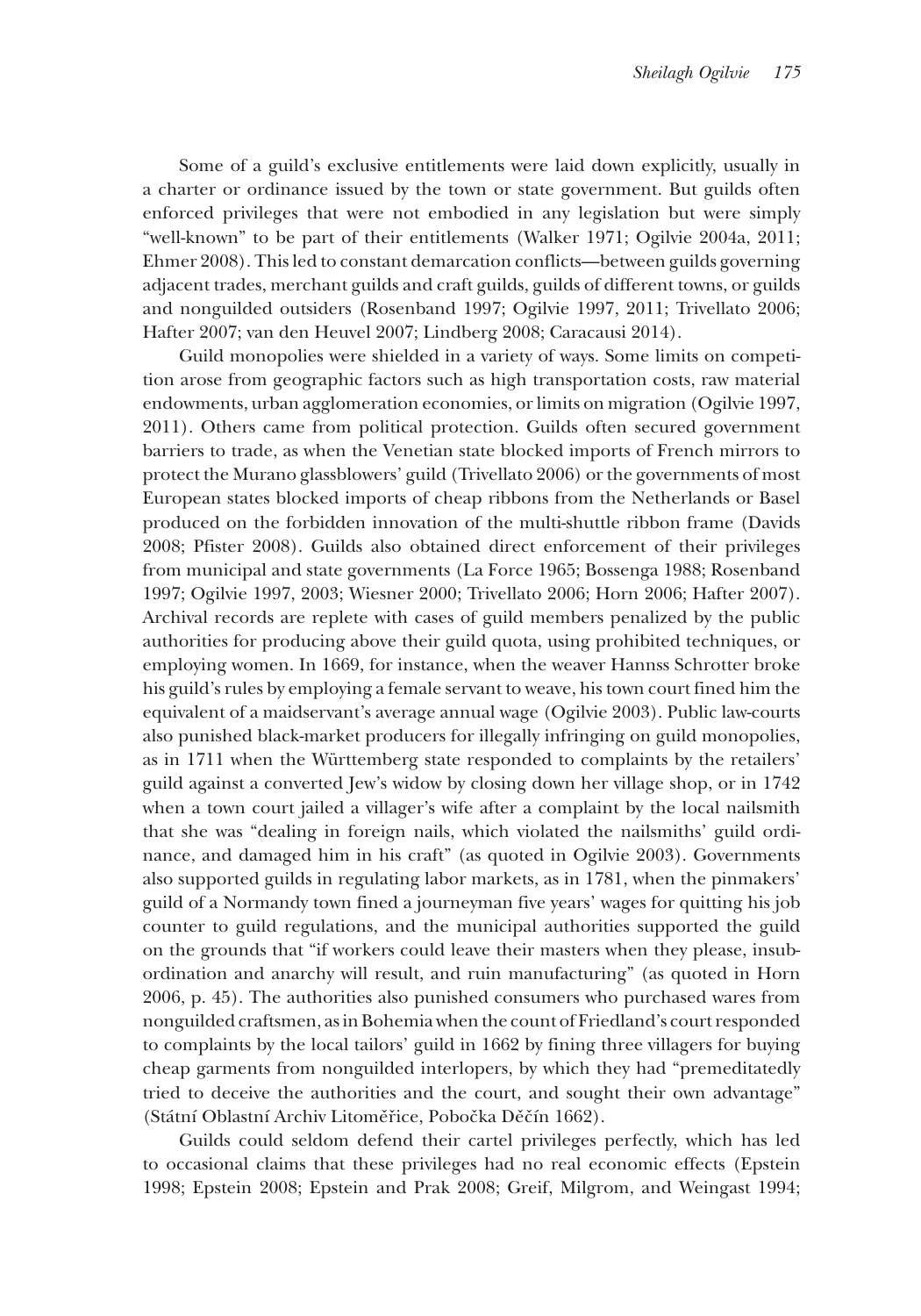Greif 2006). Guild regulations were certainly violated both by free-riding insiders and cartel-breaking outsiders, creating a black-market informal sector. But this did not mean that the guild had no economic effects, only that these effects consisted partly of excluding competitors altogether and partly of pushing them into the black market. Even where a particular guild's cartel privileges were not perfectly enforced, they affected the economy by creating an informal sector of illegal trade where costs and risks were higher because of the threat of persecution (De Soto 1989; Boldorf 2009; Ogilvie 2011).

Although not all guilds have been investigated in detail, where documents survive they show that people at the time were willing to pay money to obtain, defend, attack, circumvent, or subcontract into guild privileges, suggesting strongly that those privileges were enforced sufficiently to have a real economic impact (Kisch 1989; Rosenband 1997; Wiesner 2000; Ogilvie 2005, 2011; Horn 2006; Boldorf 2009; Lindberg 2009; Caracausi 2014). Applicants paid high fees to get into guilds: the sixteenth-century Parisian grocers' guild charged a journeyman the equivalent of about nine years of wages for mastership (Larmour 1967); the eighteenth-century Parisian furriers' guild charged even a master's son (who paid the lowest fees) the equivalent of over nine years of wages (Kaplan 1981). Outsiders spent large sums circumventing guild monopolies or subcontracting into them, as in 1706 when illegal wigmakers were bribing Paris guild officials with sums equivalent to 1–2 years' journeyman's wages to let them practice without a license (Gayne 2004). Guilds themselves engaged in costly political lobbying and interguild conflicts to obtain, defend, and extend their privileges: one German weavers' guild spent a sum equivalent to 115 days of earnings for a guild master on lobbying and external conflicts every year between 1598 and 1760 (Ogilvie 1997). The willingness of so many contemporaries to spend resources attacking, defending, or gaining access to guild privileges suggests that those privileges exercised real economic effects (Ogilvie 1997, 2011; Boldorf 2009; Lindberg 2009; Caracausi 2014).

The documentary record provides only occasional snapshots of the direct effect of guilds on markets. But for the times and places where figures survive, they indicate that guild monopolies exerted real effects. When the German Hansa obtained exclusive rights over the Swedish Skåne fairs after 1370, participation by English and Dutch merchants declined, the fairs contracted, and the range of goods narrowed (Ogilvie 2011). After 1440, when the Norwegian crown began to reduce the privileges of the German Hansa in Bergen, there was an influx of merchants from Holland and the Norwegian trade expanded (Wubs-Mrozewicz 2005). In 1650, when the Württemberg state granted the guild-like "company" of the Calw merchant-dyers a monopoly over finishing and exporting worsted textiles, participation by weavers, women, and rural traders declined and the industry contracted (Ogilvie 1997). In the 1750s, when some Dutch town governments compelled guilds to lower their entry barriers, crafts and trades saw a huge influx of poorer entrants, especially women (van den Heuvel 2007). In the 1760s, when the woolen-weavers' guilds of the Bohemian town of Brno lost their power to regulate entry and technology, the industry immediately took off (Freudenberger 1960). In 1778, when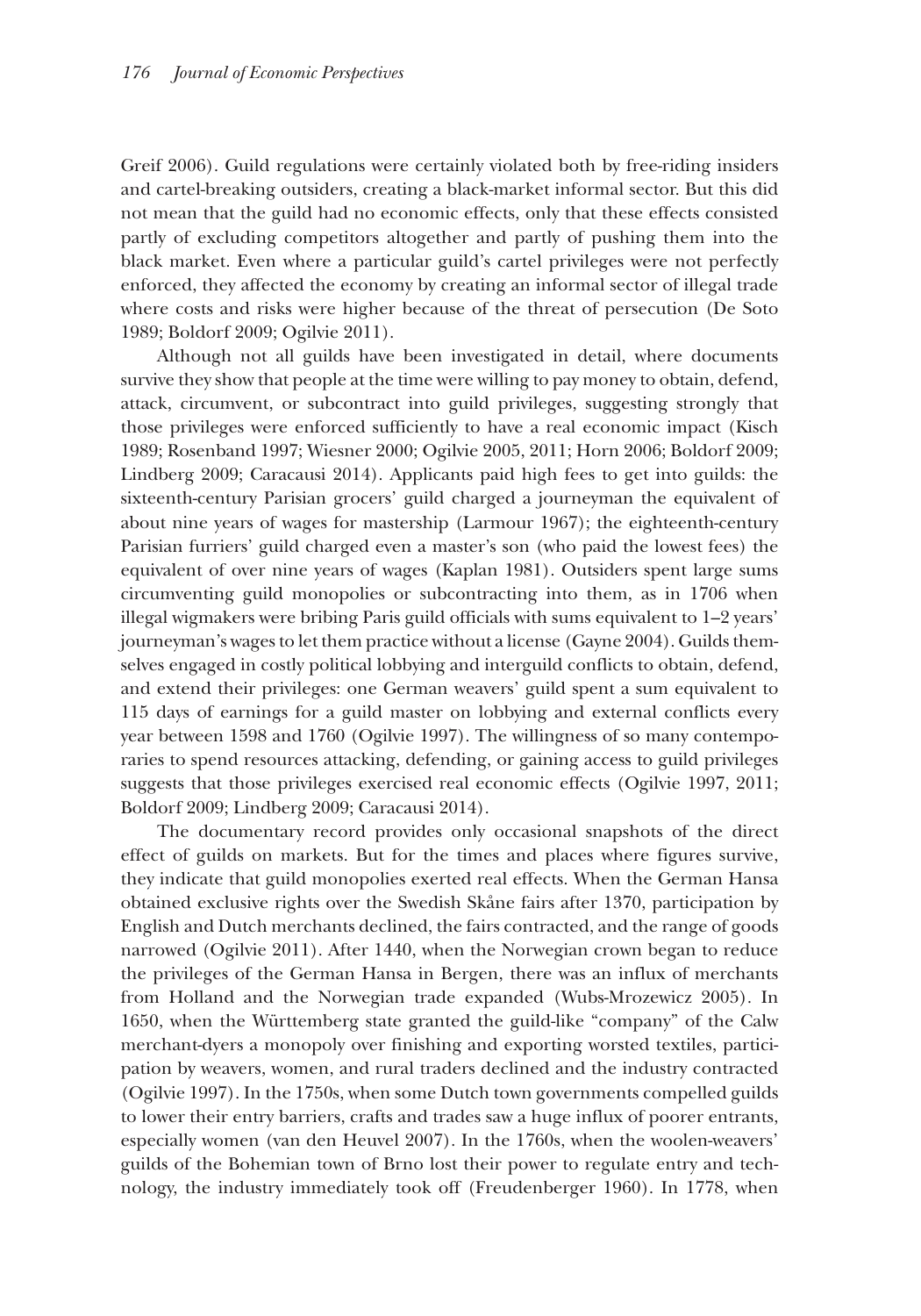the Spanish *consulados* lost their monopoly, legal trade expanded hugely in Central America, the Río de la Plata, Chile, Cuba, and Venezuela (Woodward 2007). In 1791, when France abolished its guilds in the wake of the Revolution, tens of thousands of women and men applied for permission to practice previously guilded occupations (Fitzsimmons 2010). In the early nineteenth century, when the German city of Aachen abolished guilds, the textile industry expanded in the countryside and factories sprang up in neighboring Burtscheid and Monschau (Kisch 1989).

The history of guilds shows that occupational licensing, with its far-reaching effects, is not a modern phenomenon. Professional organizations enforcing barriers to entry were the default in all but the poorest occupations before the Industrial Revolution; what is new in modern economies is the existence of so many occupations where no license is required. Guilds demonstrate how occupational licensing, even when imperfectly enforced, has real economic effects, if only by pushing economic activity into the informal sector where growth is often stifled by insecure property rights, poor contract enforcement, high risks, short time horizons, information scarcity, consumer fraud, and labor exploitation (De Soto 1989; Trivellato 2006; Ogilvie 2007b).

#### **Security and Contract Enforcement**

Economic growth requires markets, and markets require supporting institutions that guarantee property rights and contract enforcement (Ogilvie and Carus 2014). Guilds, as closed social networks, might have been able to provide these guarantees by generating a social capital of trust and collective action. The historical evidence for Europe during the eight centuries before industrialization, however, indicates that property rights and contract enforcement were guaranteed primarily via private business practices (written records, pledges, brokers, notaries, firms) supported by public-order institutions (legal systems, town administrations, royal governments). Private-order institutions such as guilds occasionally provided informal supplements to these mechanisms, typically on a particularized basis for their own members. But they did not substitute for public institutions in providing generalized property rights and contract enforcement to the economy more widely (Edwards and Ogilvie 2012; Ogilvie and Carus 2014). Indeed, in some cases the actions of guilds in pursuit of rents for their members tended to reduce the security of property and contracts for others in the economy (Katele 1988; Tai 1996; Lindberg 2009, 2010; Ogilvie 2011).

For security of property rights, public-order institutions were far more important than private-order networks such as guilds. Very early in the medieval Commercial Revolution, rulers demonstrably had good security incentives. As the ruler of Champagne declared in 1148, he would not tolerate attacks on foreign merchants traveling to trade at the famous Champagne fairs, since this "tends to nothing less than the ruin of my fairs" (as quoted in Edwards and Ogilvie 2012, p. 132). He and his successors backed up these security guarantees with highway police, diplomatic penalties, and military force, which provided generalized protection to "all merchants, merchandise, and all manner of persons coming to the fair," thereby creating the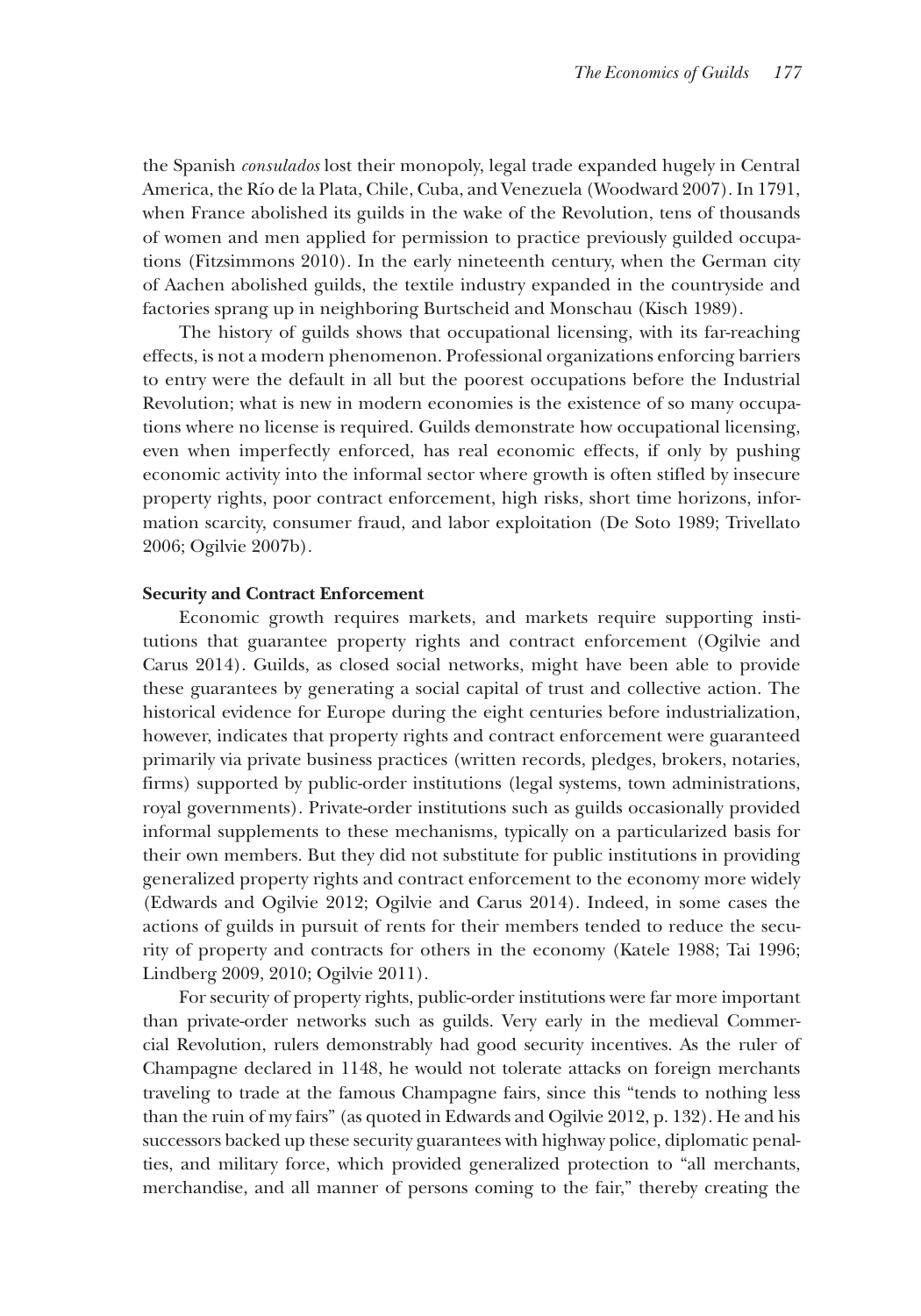most important long-distance trading centers in western Europe (Edwards and Ogilvie 2012, p. 136). The most successful medieval and early modern trading locations—the Champagne fairs, Venice, Bruges, Antwerp, Amsterdam, London—were ones where the political authorities made such generalized security guarantees to all merchants rather than issuing particularized safe-conducts as privileges to members of favored guilds (Ogilvie 2011; Edwards and Ogilvie 2012; Gelderblom 2013).

Guilds sometimes took on tasks that related to providing public order, such as security, contract enforcement, and even military action. This has sometimes been interpreted as guilds effectively replacing the state in the provision of such goods (Greif, Milgrom, and Weingast 1994; Greif 2006). However, when the specific actions of guilds are examined and put in context, the lesson is that guilds only supplemented institutions of public order to a modest extent, only for their own members, and only when it suited the interests of the guild to do so (Ogilvie 2011).

As one example, craft guilds were occasionally used by town governments to organize municipal militias (Hickson and Thomson 1991). But guilds were neither necessary nor sufficient for such militias, and the majority of medieval and early modern towns and territories organized defense without directly involving guilds (Ogilvie 2011). Guilds of long-distance merchants also sometimes organized convoys, caravans, or fortifications in foreign trading locations (Volckart and Mangels 1999). But again, these club goods provided by guilds appear to have been an occasional convenience rather than a universal necessity, since in the same economies and time-periods convoys, caravans, and fortifications were organized by individual merchants, merchant firms, town governments, and princes (Ogilvie 2011).

Merchant guilds also sometimes put pressure on foreign rulers to grant security guarantees (Greif, Milgrom, and Weingast 2004). But guilds also lobbied foreign rulers for all sorts of other favors, including guaranteeing their cartel privileges and discriminating against competitors (Ogilvie 2011). Merchants who were not members of guilds also easily got security guarantees from rulers; indeed, guilded merchants often sought supplementary security guarantees as individuals, rather than as guild members (Harreld 2004; Ogilvie 2011). In all these cases, the actual security itself—whether guaranteed to individuals, to guilds, or to the entire economy—was provided by the public authorities (Ogilvie 2011; Gelderblom 2013). Furthermore, the security guarantees that rulers granted to guilds were particularized: they applied only to members of the guild that obtained them, typically in return for payments and favors to the ruler, and thus did not create generalized security to support economic growth more widely (Lindberg 2010; Ogilvie 2011; Ogilvie and Carus 2014).

Contract enforcement is another sphere in which guilds were sometimes active. Some guilds operated internal courts that decided conflicts among members, and this has inspired claims that guilds offered a private-order alternative to inadequate or nonexistent public legal systems (Greif 2006). But many guilds had no internal courts, those that existed operated under devolved authority from town or state governments, guild tribunals usually referred complicated conflicts to public courts, and guilded merchants often voted with their feet by taking contracts before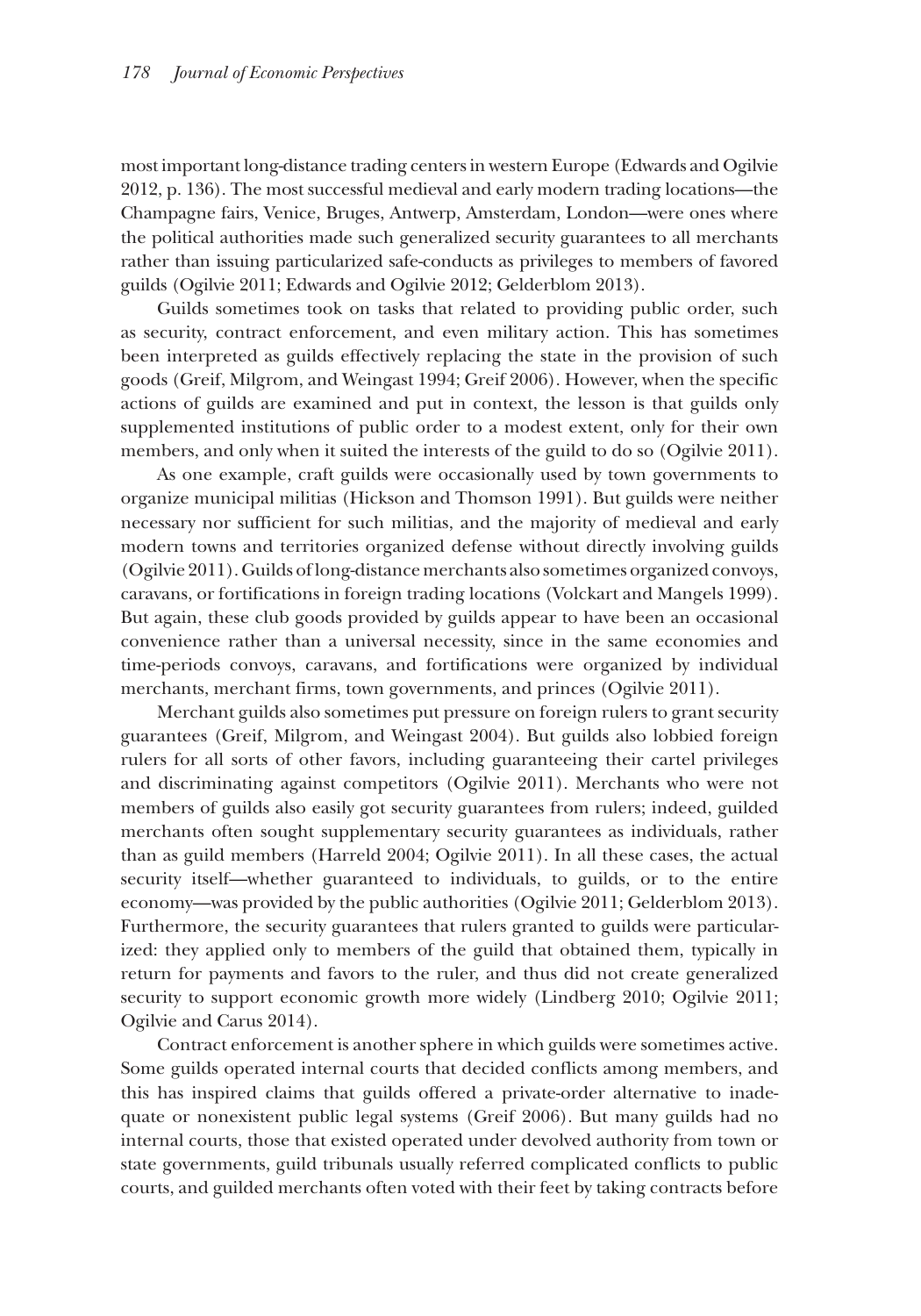public jurisdictions—even when their guilds forbade it (Harreld 2004; Sachs 2006; Woodward 2007; Ogilvie 2011; Gelderblom 2013).

Guilds also sometimes provided contract enforcement via a "community responsibility system," whereby if a member of one guild defaulted on a contract with a member of another, the injured party's guild would impose collective reprisals on all members of the defaulter's guild, giving the latter an incentive to penalize the defaulter (Greif 2006). Collective interguild "reprisals" (as contemporaries called them) certainly occurred in medieval Europe. But such action greatly increased trading risks for all, including innocent third parties. Businessmen and governments therefore disliked them intensely and viewed them as a last resort. From the very beginning of the medieval Commercial Revolution, European trading centers sought to limit reprisals by embedding them in the public legal system (Boerner and Ritschl 2002; Edwards and Ogilvie 2012). Merchants often demanded that rulers outlaw reprisals as a condition of trading in their territories, as the Scandinavian and German merchants demanded from Russian rulers in 1191 or the Flemish rulers demanded from the King of France in 1193 (Ogilvie 2011).

Finally, to secure rents for their members, guilds also engaged in other activities that incidentally—or sometimes deliberately—*reduced* security of property rights and contracts. Merchant guilds attacked the trade of rival merchants directly or lobbied their governments to do so in order to protect their own monopolies and other privileges (Katele 1988; Tai 1996). In 1162, for instance, 1,000 members of the Pisan merchant guild in Constantinople attacked the 300-strong Genoese merchant guild with the intention, according to a contemporary account, of "despoiling and killing them" (as quoted in Ogilvie 2011, p. 226). This led to a two-day battle, the looting of 30,000 bezants' worth of merchandise, the bankruptcy of a major Genoese firm, and at least one fatality. Such attacks reduced security not only for guilds' competitors, but also for uninvolved third parties caught in the crossfire. The economic impact of guilds' security activities is therefore questionable. Guilds of merchants often (though not always) increased security for their members, but they also often decreased security for outsiders.

Overall, the empirical findings suggest that impersonal exchange in medieval and early modern Europe was sustained not by particularized arrangements such as guild jurisdictions or interguild reprisals, but by generalized institutions: private business practices backed up by public-order municipal or state institutions, which were open to all traders, not just members of privileged guilds.

#### **Information Asymmetries and Quality Standards**

Information asymmetries between producers and consumers concerning the quality of goods raises the possibility of a market failure which could be solved through standards set by a producer organization such as a guild. However, the problem of "quality" under asymmetric information is solved not by having producers fix a specific standard, but rather by providing consumers with reliable information about quality so they can choose the quality–price combination they prefer (Ogilvie 2004a, 2007a, 2008).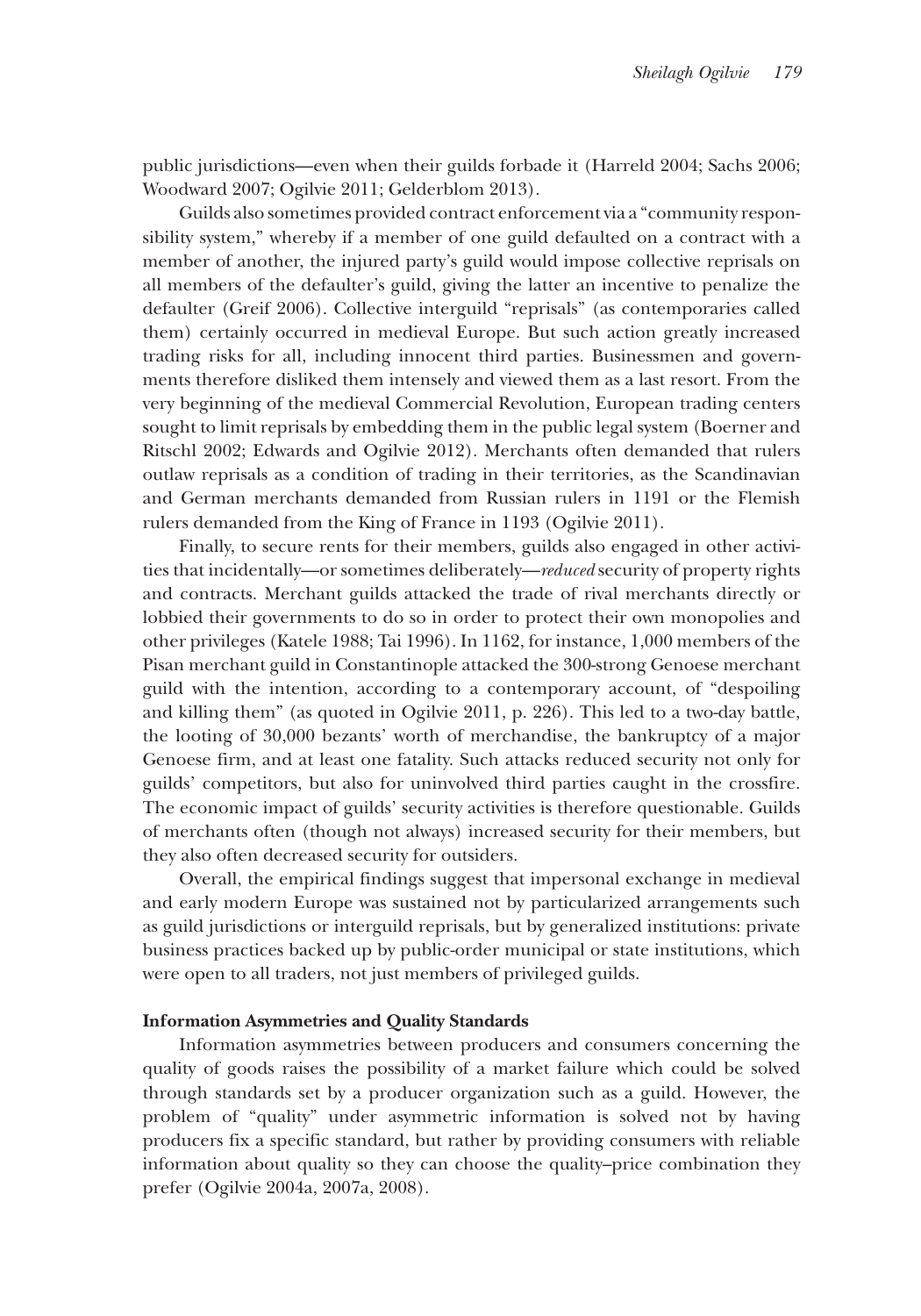Guilds of craftsmen often regulated raw materials, production processes, training, and output characteristics, which has inspired some to argue that guilds offered an efficient solution to market failures concerning product quality (Gustafsson 1987; Richardson 2004). Indeed, a monopolistic organization such as a guild might be better able than a range of competing producers to guarantee a single, standard quality. But those same characteristics typically made a guild less able and willing to undertake the flexible response to changes in demand necessary to deliver the combinations of quality and price desired by a varied and changing population of customers (Ogilvie 2004a; Boldorf 2009; Caracausi 2014). This was recognized by contemporaries such as the French economist and industrial inspector Simon Clicquot-Blervache who in 1758 ruefully contrasted stagnant French industries with vibrant foreign (especially English) competitors, observing that "although it is useful to make perfect things, it is no less advantageous to make mediocre things, or even bad things, providing that the low price invites and brings about consumption . . . Our regulations and our guilds fix merchandise at the same quality level and the same form, and elevate our merchandise to a value that is too high to compete" (as quoted in Minard 2000, p. 486).

Moreover, guild guarantees of quality were often weak because guilds existed not primarily to constrain or penalize their members, but rather to secure and defend those members' rents. As a result, guilds typically penalized their members' quality violations too mildly to deter them (Homer 2002; Forbes 2002; Ogilvie 2005). Customers often described guild quality controls as inadequate, and wholesale merchants added their own quality inspections at point of purchase. As one German guild inspector declared in 1660, "the cloth-sealing takes place very badly, and when one says anything about it, one incurs great enmity" (as quoted in Ogilvie 2004a, p. 295). Guild inspectors lacked the incentive to develop the skills and deploy the effort necessary to detect low-quality work beyond superficial features (such as size), which were readily apparent to wholesale merchants and consumers anyway (Ogilvie 2005; Boldorf 2009).

Guild actions to secure rents for their members could also inflict unintended harm on the quality of guild output. Guilds often set price ceilings for raw materials, so suppliers would sometimes seek to earn profits by lowering quality (Ogilvie 1997). Guilds imposed piece-rate ceilings on subcontractors (such as spinners), depriving them of incentives to work more carefully (Ogilvie 2003; Boldorf 2009). Guilds sometimes enforced collective interguild "monopoly contracting," outlawing sales and purchases by individual craftsmen and merchants. This created a rigid regime of collective prices and quotas that removed individual craftsmen's incentives to do better work and individual merchants' incentives to experiment with new quality–price ratios that might better suit consumer demand (Ogilvie 2004a; Boldorf 2009). To defend their monopoly prices, guilds used their quality regulations to prevent their own members from producing the quality levels that some consumers actually demanded. In 1661, for instance, one German guild justified refusing to seal one of its member's cloths on the grounds that "Old Jacob Zeyher makes absolutely terrible cloths, but sells them very cheap and thereby causes the guild great injury," to which Zeyher replied that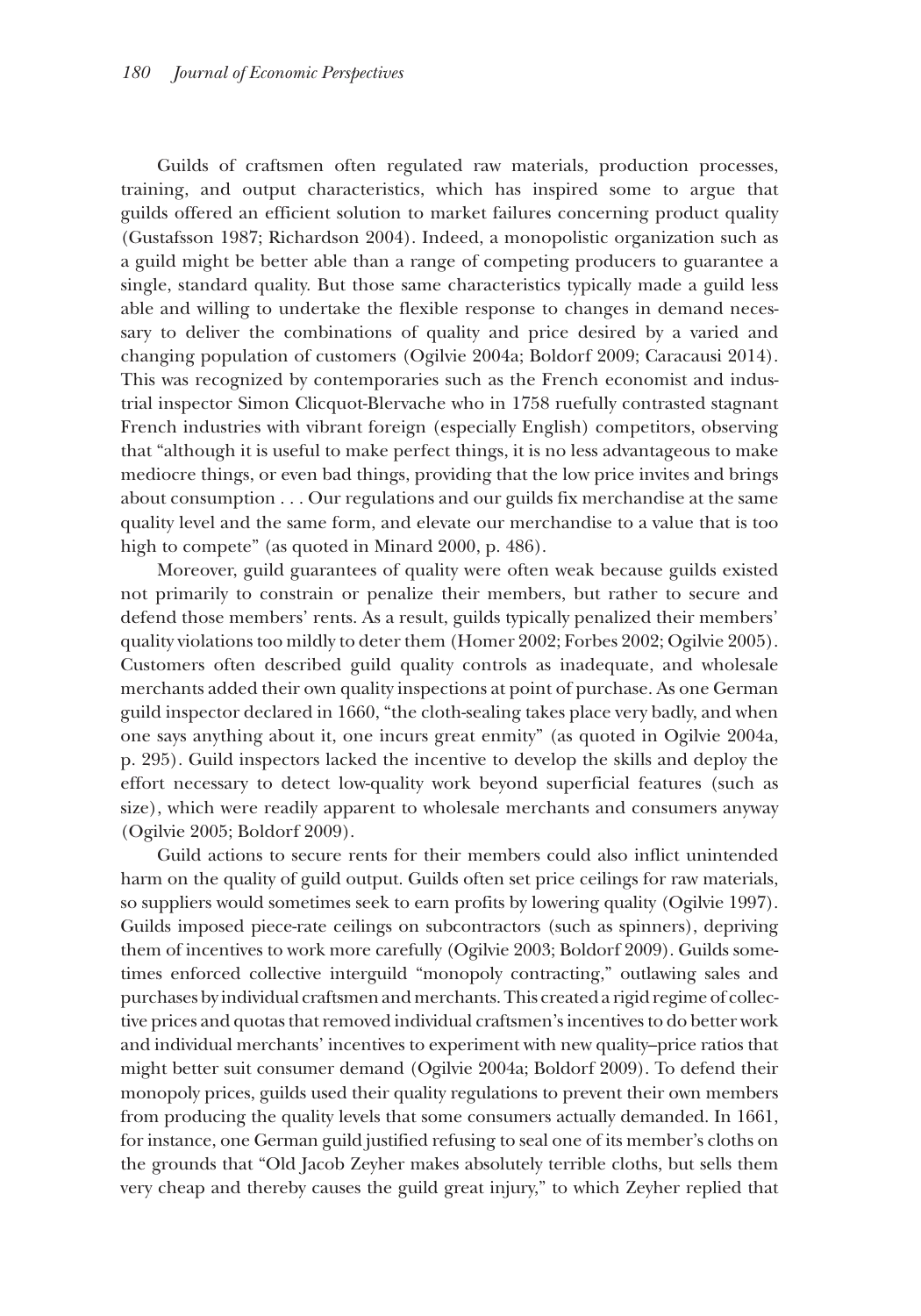he "sells such cloth in Offenburg, the people want it like that from him; but the guild sealers will not seal it for him" (as quoted in Ogilvie 2004a, pp. 296–97).

Comparisons across countries show that many strongly guilded industries produced goods and services of a quality—measured in terms of what consumers wanted—that compared poorly with similar industries where guilds were weak or absent. From the fourteenth to the mid-sixteenth century, for instance, the Flemish rural industrial agglomeration of Hondschoote grew rapidly, exported its textiles to satisfied customers all over Europe, and outcompeted the Flemish urban textile guilds—all without guild quality regulations. In the eighteenth century, the West Riding of Yorkshire developed the most successful worsted industry in Europe by producing "cheap and nasty" cloths subject to no quality controls by guilds, but also no price controls; instead, quality was monitored by merchants and customers at the point of purchase (Heaton 1965). Unguilded industries did not merely produce attractive-but-cheap goods, but also fine products well-known for their high quality, as in the case of the all-female Venetian lace-making industry, the Franconian wire-drawing industry, or the north Bohemian fine linen industry (Ogilvie 2005). In many successful European industries, quality control was solved through alternative institutions—merchant, town, or state inspections—that provided information about quality to potential purchasers without the rigidities imposed by guilds (Heaton 1965; Ogilvie 2004a; Boldorf 2009; Caracausi 2014).

Guilds were certainly often active in regulating quality. But there is little empirical support for the idea that they were efficient institutions for solving information asymmetries between producers and consumers. Their other incentives, particularly the desire to generate rents for their members, interfered with their ability to guarantee the appropriate standards: the variation in quality level desired by consumers, not producers (Ogilvie 2004a; Caracausi 2014).

#### **Human Capital Investment**

Guilds are often seen as synonymous with human capital investment, as many of them operated training systems. Any institution that fosters skills is interesting, since modern theories of economic growth postulate that investing in human capital makes people work more productively, invent better techniques, and substitute quality for quantity of offspring.

Guilds of merchants and retailers seldom regulated training, even though commerce demanded literacy, numeracy, and geographical and linguistic skills (van den Heuvel 2007; Ogilvie 2011). Guilds of craftsmen, however, did often operate mandatory training programs. Most required "apprenticeship," a minimum number of years of unpaid (or low-paid) on-the-job training with a guild master. After that, many guilds also mandated "journeymanship," a minimum number of years of day-laboring for guild masters, usually at capped wages, often involving compulsory "wandering" from town to town. Guilds often required an apprentice or journeyman to pass an examination or produce a "masterpiece," a piece of work used to judge his fitness to become a "master." Only masters, who had obtained the full guild license, were permitted to practice a guilded occupation independently.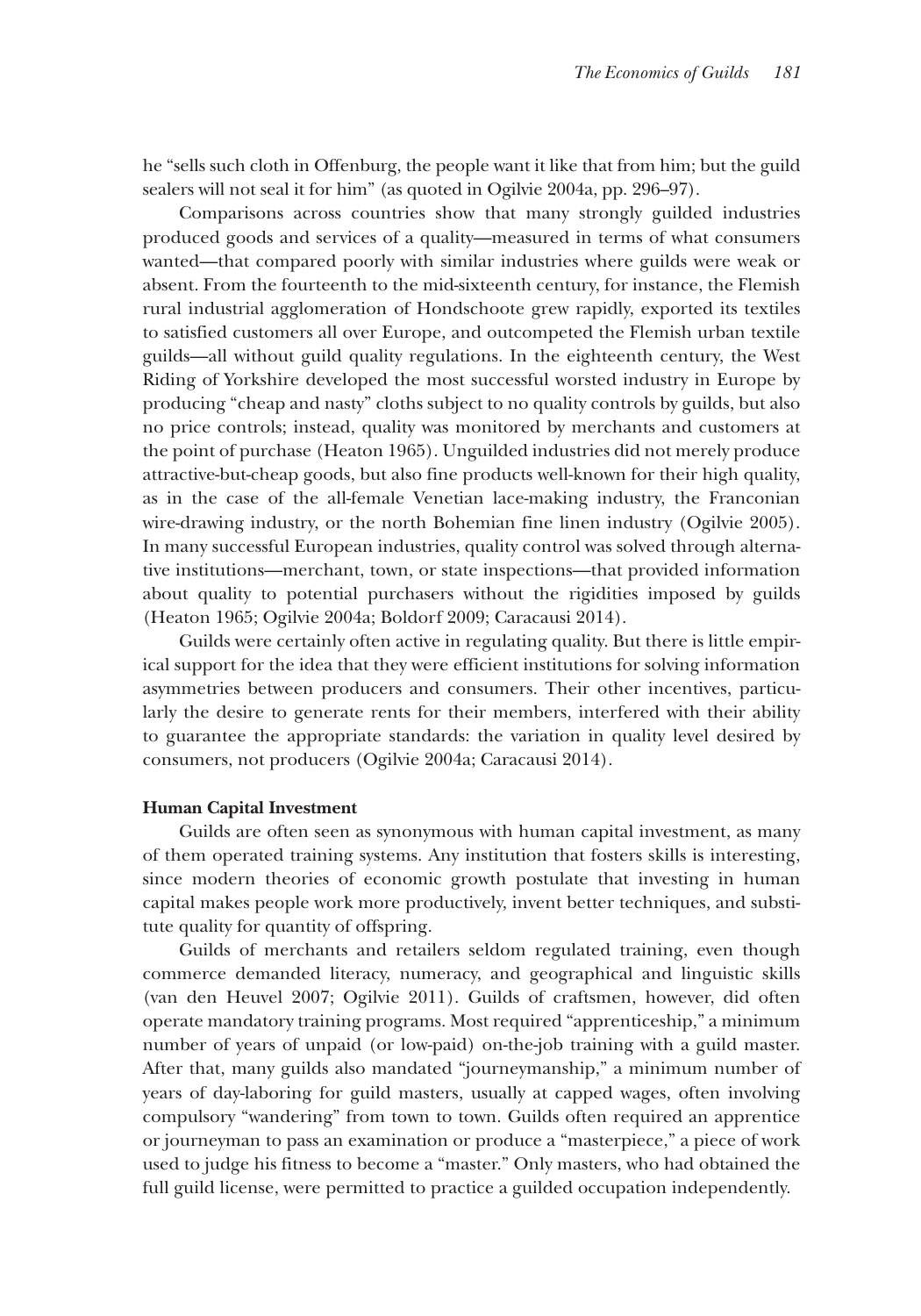While craft guilds often made apprenticeship and journeymanship compulsory—at least on paper—the extent of actual training sheds bleak light on the incentives of monopolistic professional associations with regard to human capital investment. Contemporaries often complained that guilds failed to penalize neglectful masters of apprentices, issued certificates to apprentices without examination, or granted mastership without training or examination to masters' relatives and well-off youths who paid for "privileges" (La Force 1965; Kaplan 1981; Horn 2006). A Thuringian merchant explained in 1681 that he preferred to buy textiles from nonguilded rural producers because among the guilded urban weavers, "masters' sons hardly ever went traveling [as journeymen], were not required to demonstrate their knowledge through any masterpiece, and hence did not know how to do anything" (as quoted in Ogilvie 2004a, p. 312). In the mid-eighteenth century, the Paris goldsmiths' guild admitted one-quarter of its new masters via special "privileges," one-third as nonapprenticed masters' offspring, and less than half by proper apprenticeship (Kaplan 1981). The Rouen ribbon-makers' guild admitted one-third of its masters via "privileges," over one-half as nonapprenticed masters' sons, and less than one-tenth after guild apprenticeship (Hafter 2007). Situations such as these were widespread because guilds, as associations of masters, had an incentive to certify the relatives of members regardless of skill and to reap rents by selling admission to untrained entrants who could afford to pay for privileges (Kaplan 1981; Ogilvie 2007a; Hafter 2007).

Cross-country comparisons also cast doubt on whether guilds were essential institutions for ensuring appropriate levels of human capital investment. Many occupations were guilded in some premodern European societies and unguilded in others. Linen weaving, worsted weaving, cotton production, scythe making, ribbon making, knitting, lace making, and the making of small iron goods were guilded in many regions of Germany, Austria, Italy, Spain, Bohemia, Serbia, Bulgaria, and Greece, but unguilded in many parts of England, the Low Countries, Scotland, Switzerland, and Ireland (Ogilvie 1997, 2004a, 2007a). What decided whether an activity would be guilded was not its skill requirements but whether a group of practitioners was politically able to secure and maintain guild privileges over that activity. In many European crafts, apprenticeships were entered into as private agreements between trainees and masters that were enforced like other contracts without the need for guild regulations (Davids 2003; Ogilvie 2007a; Wallis 2008; Caracausi 2014). In many other crafts, formal apprenticeships were irrelevant. Black-market "interlopers" who failed to obtain guild training—often, as in the case of women and Jews, because guilds excluded them—were vigorously opposed by guilds precisely because they had skills indistinguishable from those of guild members and were willingly hired by customers (Wiesner 2000; Ogilvie 2003, 2004b, 2007a; Hafter 2007; van den Heuvel 2007). For some premodern occupations, skilled training was clearly required, and in some, formal apprenticeship was the best method to provide it. But comparisons across premodern Europe suggest that guilds were neither necessary nor sufficient for ensuring that people invested in their own human capital.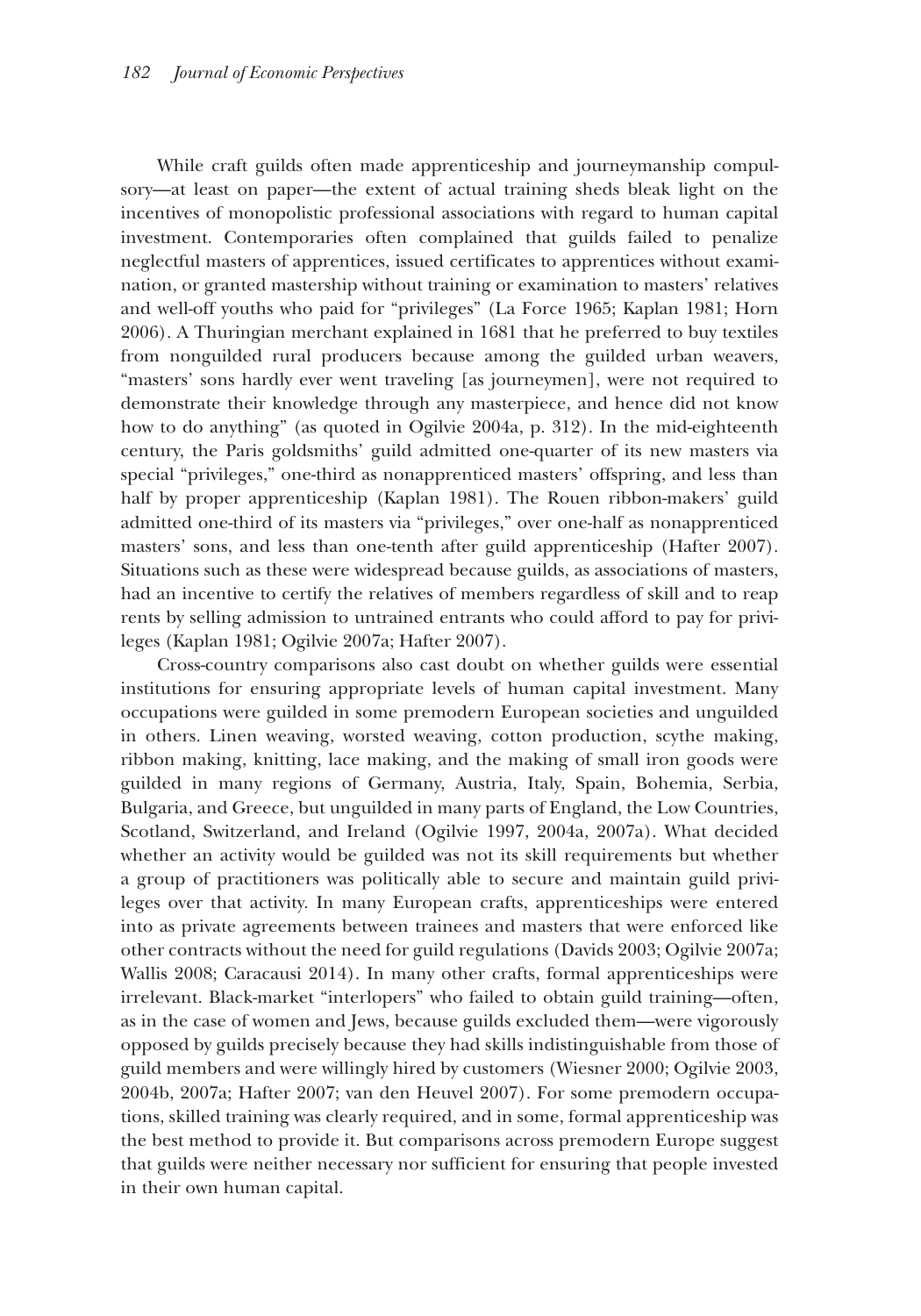Guilds did not just administer a training system which was open to all capable applicants. Instead, to secure rents for their members, guilds decided who was allowed to get training, and kept most people out. As one German jurist put it in 1780, "Anyone who wants to learn a craft has to possess particular qualities, which are necessary because without them no-one can be accepted as an apprentice and enrolled in a guild. Among these qualities are included . . . masculine sex, since no female may properly practise a craft, even if she understands it just as well as a male person" (as quoted in Ogilvie 2003, p. 97). Guilds denied apprenticeship not just to females, but to many males—Jews, bastards, gypsies, former serfs, and slaves; most members of other religions, ethnicities, and nationalities; those without the right parentage in the guild or community; those with an ancestor who had practiced a "defiling" occupation; and anyone who couldn't afford the entrance fees (Walker 1971; Wiesner 2000; Horn 2006; Ogilvie 2007a).

It might be argued that sexist, anti-Semitic, and racist cultural norms were universal in premodern societies, so guild barriers against women, Jews, and minority ethnic groups did not matter (for example, Epstein 2008; Epstein and Prak 2008). But cultural norms could only exert economic impact via institutions, such as guilds, that penalized those who deviated from the norms, for instance by admitting women or Jews to training. In markets where guilds were weak or absent, the individual self-interest of trainers, employers, and consumers made the enforcement of cultural norms much less effective (Ogilvie 2003, 2004b; Trivellato  $2006$ ).<sup>2</sup>

Craft guilds are sometimes portrayed as institutions that corrected failures in markets for human capital that made it difficult for individuals to choose the right training, for good trainers and good trainees to identify one another, and for consumers to identify well-trained producers (Epstein 1998; Pfister 1998; Epstein and Prak 2008). Did guilds ensure higher, or more economically relevant, levels of human capital investment for the small numbers of insider males whom they admitted than those individuals would have obtained otherwise? The deficiencies in guild training discussed above, the high drop-out rates among guild apprentices, the eagerness with which consumers bought goods and services from non-guild-trained "interlopers," and the success of so many nonguilded industries suggests that in many cases the answer was "no" (Heaton 1965; Rappaport 1989; Ogilvie 2007a; Wallis 2008).

#### **Technological Innovation**

How did guilds affect technological innovation? The most visible way in which guilds interacted with new techniques was when, as often happened, they opposed them. Many guild members thought there was a limited lump of labor to go around. Innovations that squeezed more output from existing inputs would flood markets,

<span id="page-14-0"></span> $2^2$  A 2007 estimate suggests that restrictions on women's access to education and training cost modern Asian economies \$16–\$30 billion a year, and that increasing female education and training by 1 percentage point would increase GDP growth by 0.2 percentage points (United Nations Economic and Social Commission for Asia and the Pacific 2007, pp. 105–6). Such findings for modern developing economies suggest that when guilds in preindustrial Europe restricted the access of women to training, they inflicted wider economic damage (Ogilvie 2003).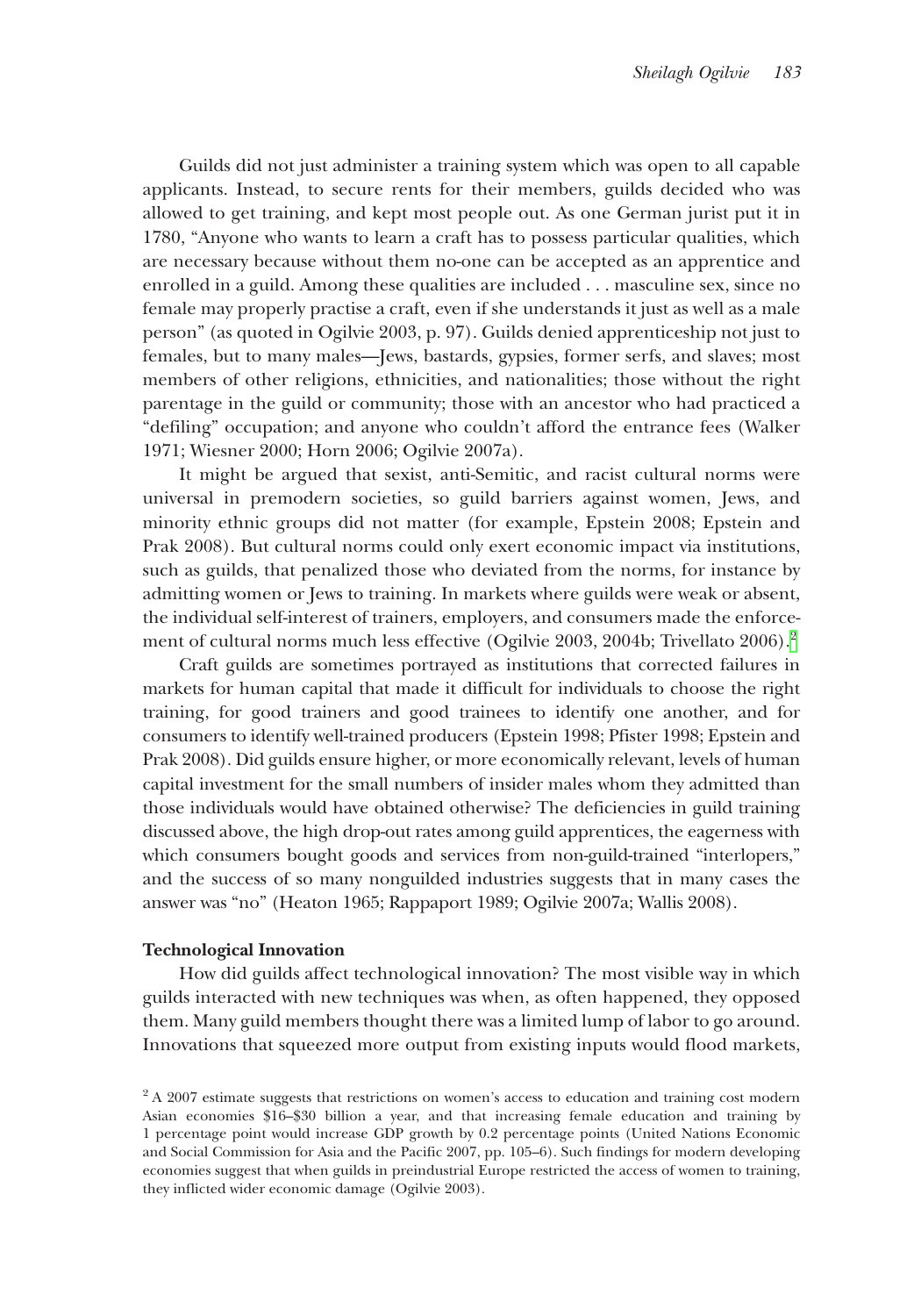depress prices, and put guild masters out of work. As one fourteenth-century Catalan intellectual put it, "If a shoemaker comes along with new tools and makes 70 shoes in a day where others make 20 . . . that would be the ruin of 100 or 200 shoemakers" (as quoted in Casey 1999, p. 65). Guilds therefore often opposed innovations that seemed to threaten their rents in this zero-sum world. They lobbied against new devices and products, forbade their members to adopt new processes, blocked imports embodying new ideas, and boycotted wares and workers from places that used forbidden techniques (La Force 1965; Amelang 1986; Ogilvie 2004a; Davids 2008).

On the other hand, guilds did not always oppose innovation, and a number of new techniques were invented by guild masters or adopted within guilds (Epstein 1998; Epstein and Prak 2008). To some extent, this was inevitable because such a large percentage of specialized industrial producers were organized into guilds (Ogilvie 2007a, 2008). However, one can also propose theoretical models in which guilds provided institutional mechanisms to support invention and diffusion of new technology. For example, by providing monopoly rents in output markets, guilds might have allowed innovators to capture a portion of the gains from innovation. By monopolizing the labor market in a particular occupation, guilds might help to ensure transmission of techniques across generations (via compulsory years of apprenticeship) and across space (via compulsory traveling by journeymen). By promoting spatial clustering of craftsmen in towns, guilds might facilitate technology transfer among masters (Epstein 1998; Epstein and Prak 2008).

Of course, the fundamental issue is what institutional arrangements best address the potential for market failure posed by the fact that technological information is a public good. While the theoretical models of how guilds might foster innovation doubtless capture part of the truth, almost any market structure can be shown to have superior innovative qualities, depending on the choice of assumptions (Scherer and Ross 1990). Moreover, the assumptions in these models often do not fit the facts on the ground. Guilds, as we have seen, enjoyed legal monopolies with strong barriers to entry. Very high levels of industrial concentration, such as those fostered by guilds, rarely show any positive effect on technological progress, more often tending to impede it by limiting the number of independent sources of innovation, reducing incentives to improve market position by devising new techniques, and blocking entry by venturesome upstarts (Scherer and Ross 1990; Ogilvie 2004a).

Nor did the diffusion of technical information require guilds. As discussed above, outsiders who had been denied guild training managed to learn the relevant technical expertise without it, masters' widows who never had any formal guild training practiced the techniques legally, and many successful European industries transmitted their techniques across generations without relying on guilds (Ogilvie 2004a; Hafter 2007; Davids 2008; Caracausi 2014). Communicating innovations geographically did not require guild journeymanship: some of the most innovative industrial societies in premodern Europe (such as the Low Countries and England) did not require journeymen to travel, while some of the most backward did (such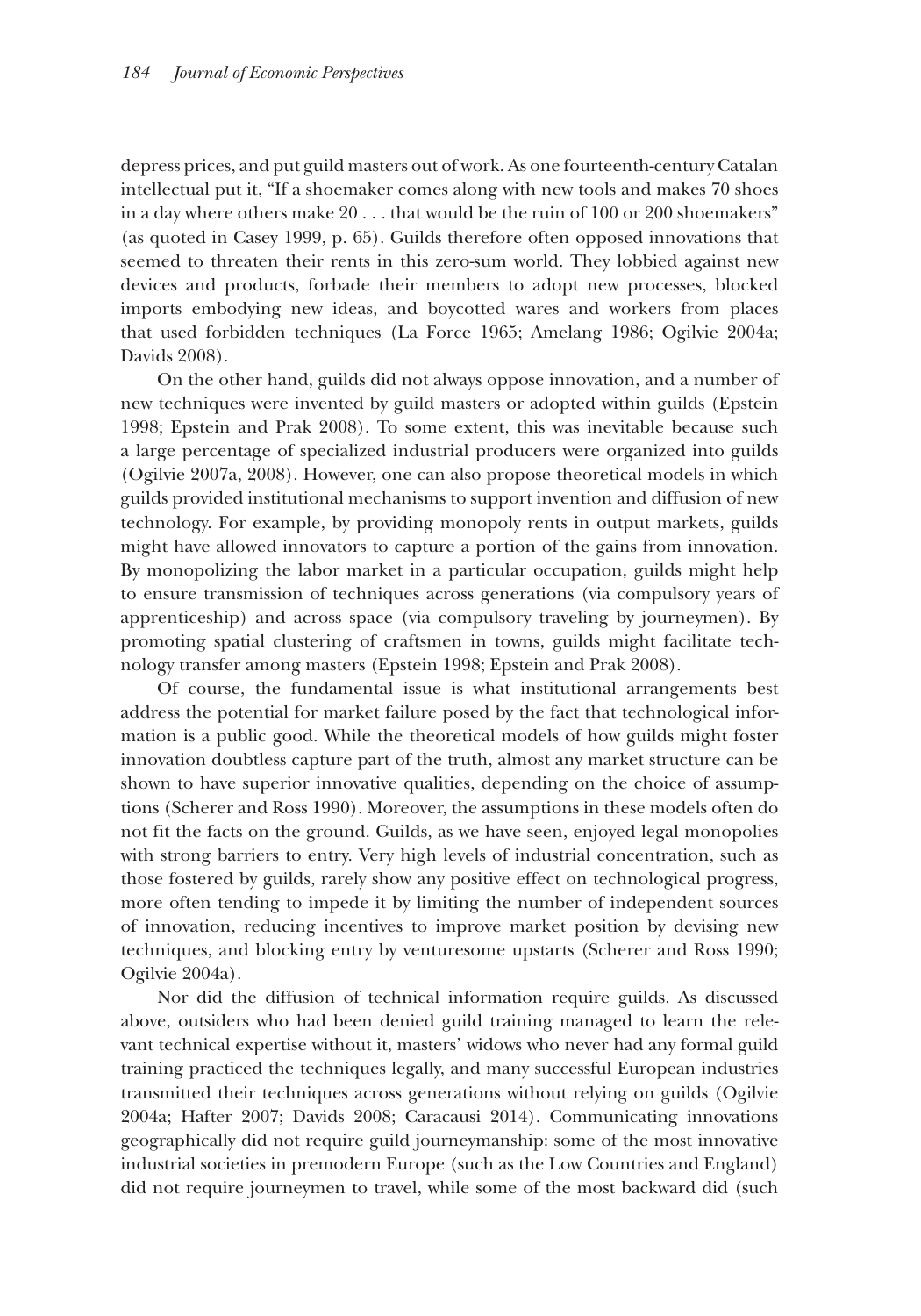as the German and Austrian territories) (Ogilvie 2007a; Davids 2008). In any case, premodern workers were highly mobile even in unguilded occupations such as agriculture and laboring (Lucassen and Lucassen 1997; Ogilvie 2003). Horizontal transmission of technical expertise may have benefited from spatial clustering, but for this, guilds were neither necessary nor sufficient. After all, industrial agglomeration is widely observed in many guild-free economies, including modern ones, because of its recognized economic advantages (Marshall 1920; Ogilvie 2007a, 2008).

Guild actions to secure rents for their members also had unintended, but negative, consequences for innovation. Guilds regulated production processes in detail as part of their overall goals of monitoring unlicensed production. But stipulating precisely how a product was supposed to be made also deterred innovation by ossifying production methods and excluding even desirable deviations (Daumas 1953; Trivellato 2006; Caracausi 2014). Guilds fixed minimum prices to protect their members from low-cost competitors, but this also deterred innovators by forbidding them to profit by finding ways to charge less than competitors (Ogilvie 2004a, 2007a). Guilds restricted admissions and prohibited mobility to exclude entrants, but these regulations also deterred innovation, because migration of practitioners embodying innovative industrial and commercial practices was the most common form of technological transfer in premodern societies (de Vries 1976; Amelang 1986; Boldorf 2009; Caracausi 2014). Guilds justified their entry barriers partly by their apprenticeship and journeymanship regulations which obliged practitioners to spend many years investing in learning a particular set of techniques; but this endowed masters with a heavy investment in human capital specific to that technology, creating incentives to resist any technical change that threatened the value of masters' investment (Daumas 1953; Ogilvie 2007a; Mokyr 2009). Guilds imposed demarcations between different crafts to protect their members' monopoly rents, but this deterred innovation by preventing the productive exchange of ideas between adjacent bodies of knowledge (Rosenband 1997; Ogilvie 2004a; Fitzsimmons 2010). The eighteenth-century English precision-instrument industry, for instance, was the most advanced in Europe partly because the London "livery companies" of the clockmakers and spectacle-makers no longer regulated entry or production practices, facilitating an influx of venturesome newcomers and innovative methods from adjacent occupations; in France, by contrast, the industry was stifled by guild regulations fixing occupational demarcations, workshop size, employee numbers, division of labor, output quotas, prices, and selling practices, which even royal and seigneurial protection could only partly counteract (Daumas 1953).

Comparisons within and between European societies suggest that, although guilds sometimes permitted or even pioneered new practices and products, their net effect on technological innovation was negative. In Normandy, one of the most highly industrialized French provinces, guild obstacles to new techniques and practices meant that by 1782, 85 percent of cotton manufacturing and the entirety of the woolen, stocking, metallurgical, paper, glass, chemical, and ceramics industries were sheltered in small, scattered guild-free enclaves (Horn 2012). Within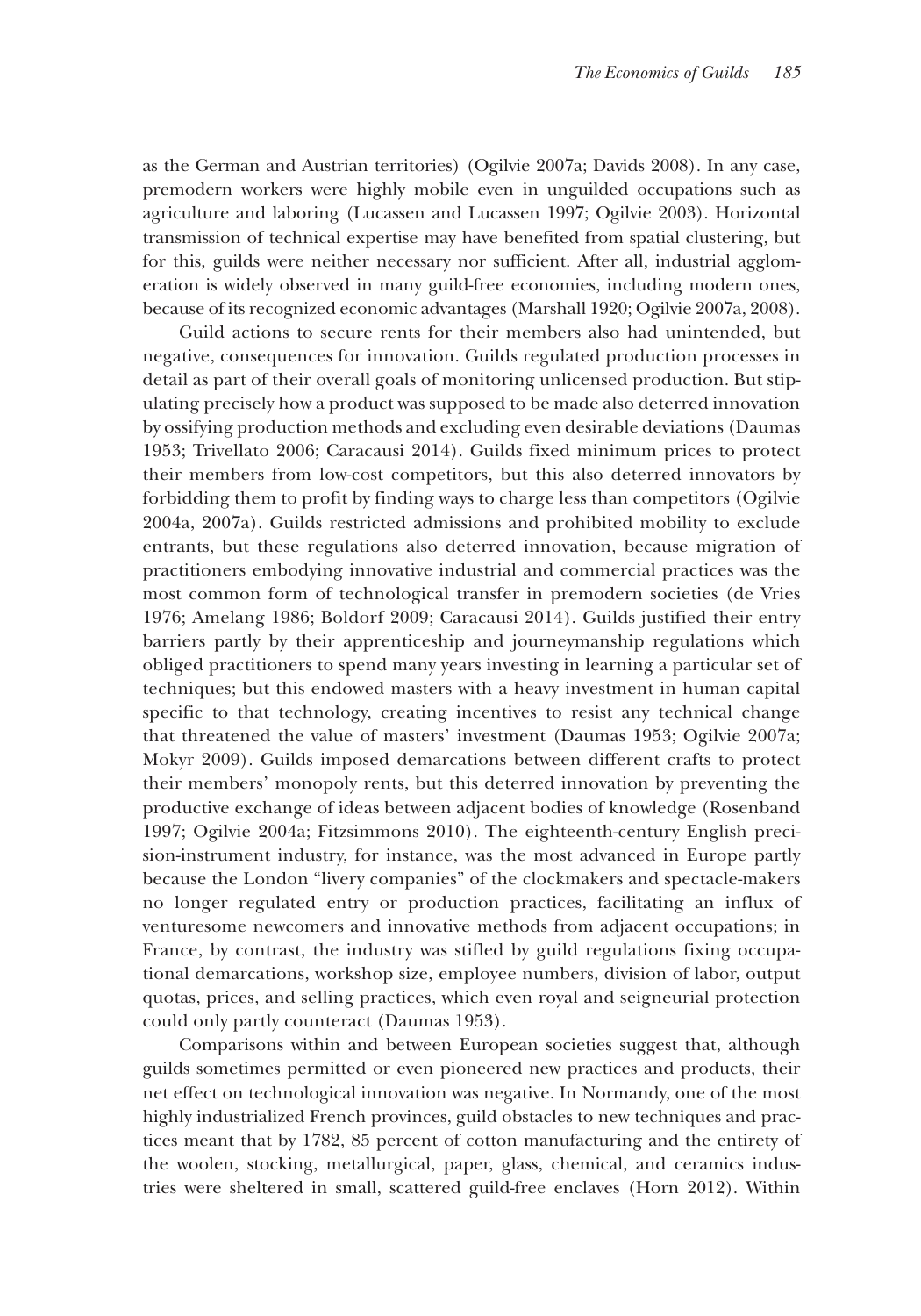the Netherlands, Leiden distinguished itself from other cities by limiting or altogether banning textile guilds, yet its flourishing industries were at the forefront of technological innovation, introducing hundreds of new fabrics and a vast array of innovative methods and devices between 1580 and 1797 (Ogilvie 2007a; Davids 2008; Lis and Soly 2008). Within England, the mechanical innovations of the Industrial Revolution were introduced not in the guilded "borough" towns but in fast-growing centers such as Birmingham, Manchester, Leeds, Halifax, Sheffield, and Wolverhampton, which had no guilds (Clark and Slack 1976; Coleman 1977; Pollard 1997). Across German-speaking central Europe, English textile machinery was introduced first in the Rhineland where territorial fragmentation enabled local entrepreneurs to evade guild opposition by securing factory permits from neighboring states; and in Saxony, where rulers had systematically weakened guild institutions since the sixteenth century (Kisch 1989; Tipton 1976). Territories such as Austria, Württemberg, Bavaria, and Silesia, by contrast, retained powerful guilds of merchants and craftsmen which used government protection to block innovations in the hope of protecting their members' rents long into the nineteenth century (Freudenberger 1960; Tipton 1976; Ogilvie 1996a; Boldorf 2009).

Across Europe, as we have seen, the same industry could be strongly guilded in some societies, weakly guilded in others, and wholly unguilded in still others. There is no evidence that technological innovation was greater in the strongly guilded ones. On the contrary: in many cases unguilded or weakly guilded industries were at the forefront of inventing, adopting, and diffusing new techniques. Evidence on the level of both political regions and specific industries thus indicates that the net effect of guilds was to intensify, rather than to correct, imperfections in markets relating to innovations—not just markets for ideas, but the factor and product markets necessary for putting new ideas to work in practical business settings (Ogilvie 2000).

### **What Do Guilds Tell Us about Institutions and Growth?**

Some models of markets and economic growth point out the importance of institutions that generate trust and "social capital." The empirical findings on European guilds suggest that trust and social capital take two distinct forms, which play fundamentally different roles in economic performance (Ogilvie 2005). A guild typically generated a *particularized* trust among its own members, as insiders in the closed and multiplex social network of that guild. But broader economic growth requires a *generalized* trust that makes people willing to transact on an equal footing with everyone, even strangers (Ogilvie 2011; Ogilvie and Carus 2014). There is no evidence that a particularized trust in people who were members of the same guild encouraged a generalized trust across the wider economy. On the contrary, as we have seen, the particularized social capital of guilds gave rise to rent-seeking, demarcation struggles, and hostility towards outsiders, diminishing rather than fostering the trust in strangers that might have made markets and states work better. Indeed, the history of European guilds suggests that the existence of entrenched social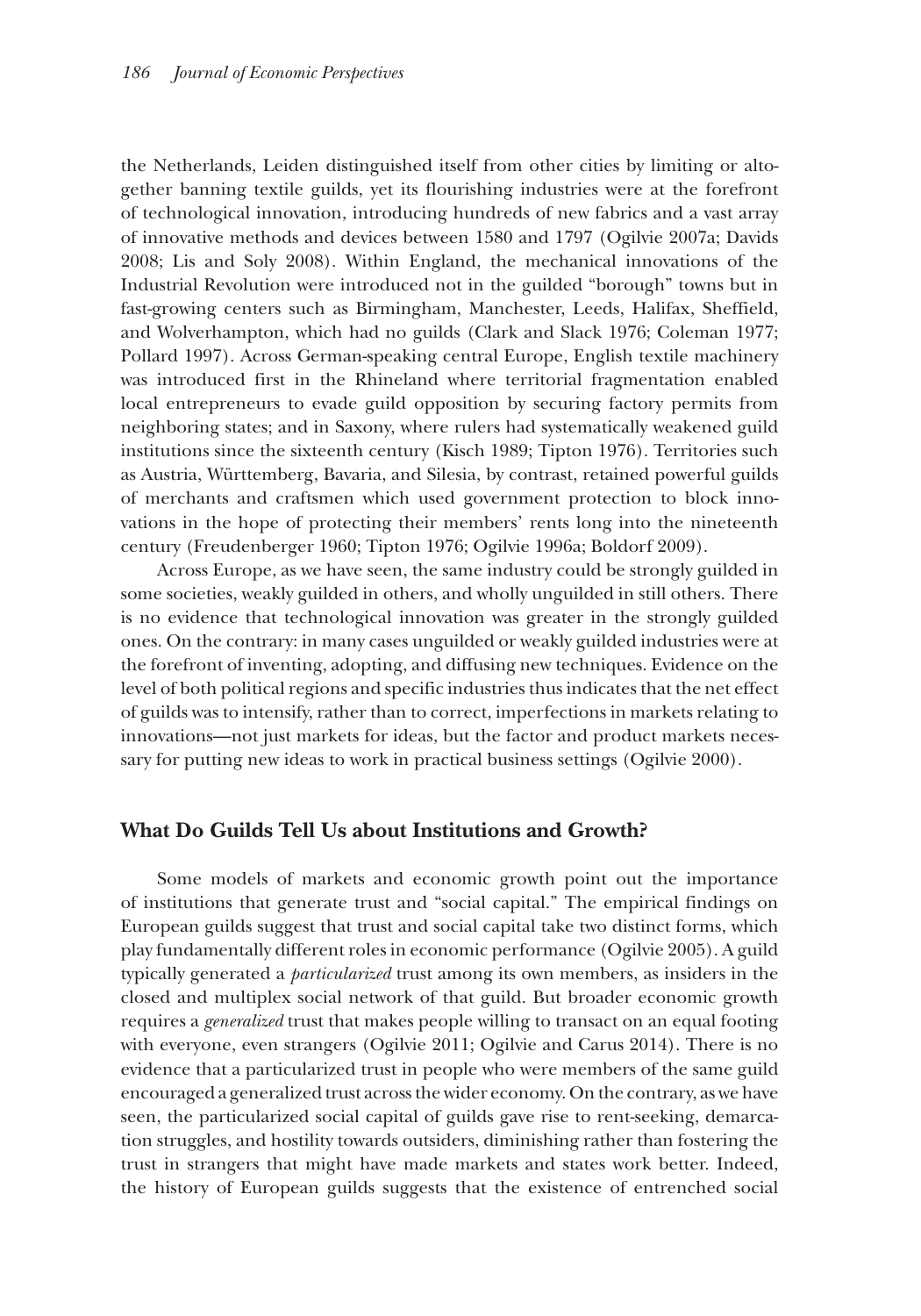networks fostering a particularized trust among members can block the rise of more productive institutional arrangements such as impersonal markets and impartial states that enable gains from trade among people who are dissimilar and do not already know one another (Ogilvie 2005, 2011; Ogilvie and Carus 2014).

Even more fundamentally, guilds hold lessons for explaining the emergence, survival, and decline of economic institutions themselves. Guilds existed in a vast range of geographically variegated locations, European and non-European, from the Arctic Circle to the equator, from huge maritime cities such as Venice and Istanbul to tiny landlocked villages in the Black Forest or northern Bohemia. These included societies of widely differing languages, religions, and value systems, from the Roman Empire to Egypt, India, China, Japan, Persia, Turkey, Europe, and Central and South America. This range strongly suggests that the formation of guilds is not an outcome of accident, geography, cultural beliefs, population density, or the technical requirements of particular occupations.

Instead, the historical findings on guilds provide strong support for explanations according to which institutions arise and survive for centuries not mainly because they address market failures, but because they serve the distributional interests of powerful groups (Acemoglu, Johnson, and Robinson 2005; Ogilvie and Carus 2014). Guilds illustrate the long historical interdependence between economic and political institutions in regulating markets. Guilds could sustain their members' collective monopoly against internal free-riding and external competition only by getting support from political authorities in exchange for a share of the rents. Premodern urban and royal governments drew on multiple sources of taxes, loans, and political support. But special-interest groups such as guilds offered highly attractive bribes, gifts, loans, fiscal services, and regulatory collaboration that enabled rulers and their officials to obtain funds in advance of tax receipts, to induce merchants and craftsmen to reveal information about business conditions through their bids for privileges, to put pressure on businessmen to make higher loans than would otherwise have been forthcoming, to benefit from businessmen's knowledge and expertise in collecting industrial and commercial taxes, and to mobilize political support from the bourgeoisie (Ogilvie 2011; Rapp 1976; Bourgeon 1985; Hafter 1989; Lindberg 2009; Caracausi 2014). Guilds were institutions whose total costs were large but were spread over a large number of people—potential entrants, employees, consumers—who faced high transaction costs in resisting a politically entrenched institution. The total benefits of guilds, by contrast, were small, but were concentrated within a small group—guild members, political elites—who faced low costs of organizing alliances to keep them in being. Guilds survived for so long in so many places because of this logic of collective action (Ogilvie 2004a). As the Minister of Finance Anne-Robert-Jacques Turgot wrote to the King on the eve of his unsuccessful attempt to abolish the French guilds in 1776, "Many people have great interest in retaining the guilds, both the heads of the guilds themselves and those who benefit along with them, for the conflicts to which the guild system gives rise are one of the most abundant sources of profits for the people of the Palace" (Schelle 1913–23, vol. 5, p. 159).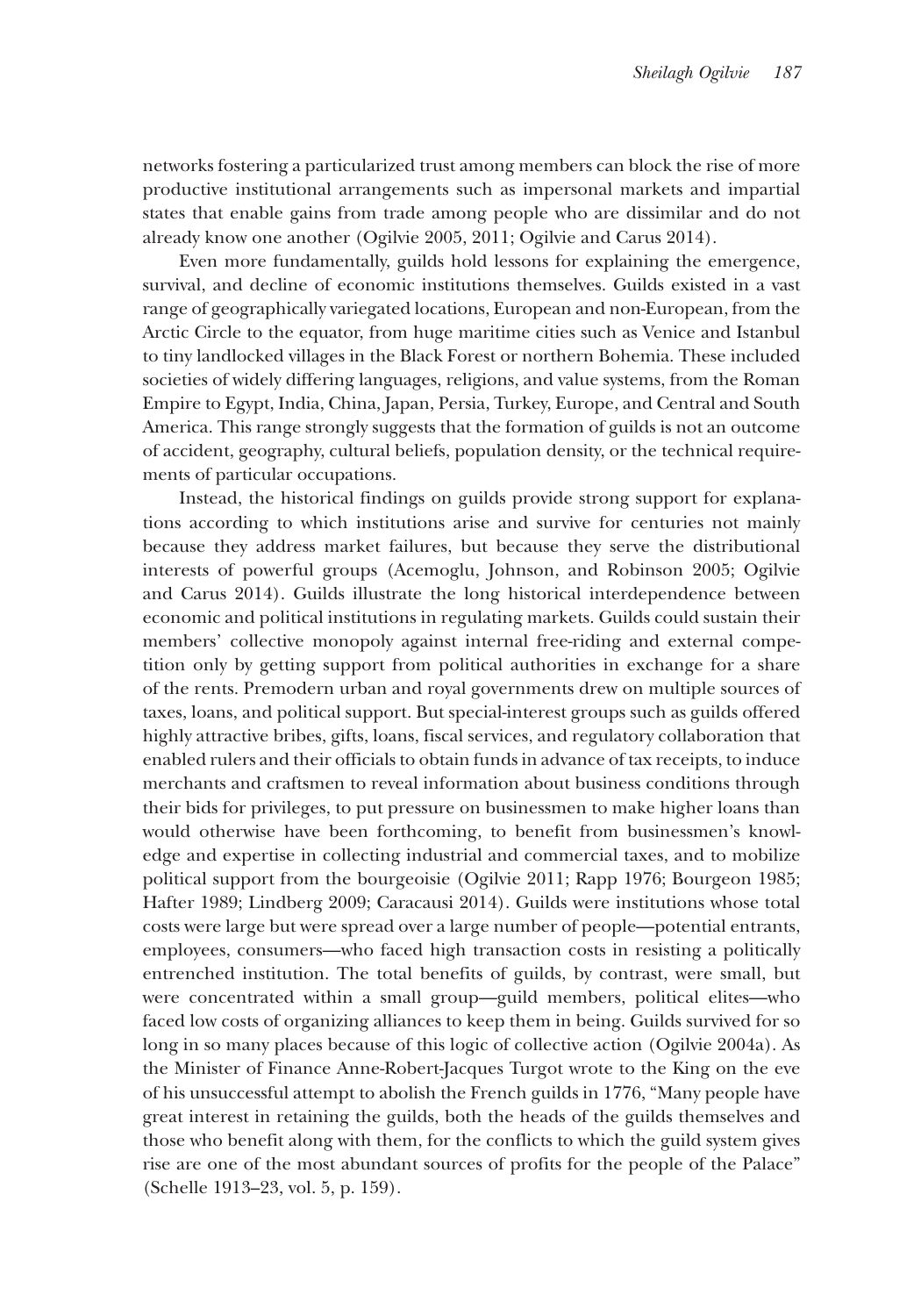So why did guilds ever disappear? Even in the medieval and early modern heyday of guilds, there were enclaves—the Champagne fair towns, Douai, Hondschoote, Nürnberg, Leiden, the Zaanstreek, Krefeld, Normandy, Birmingham, Manchester where businessmen and governments primarily used generalized rather than particularized institutions (Edwards and Ogilvie 2012; Ogilvie and Carus 2014). The period after roughly 1500 saw a widening divergence across Europe in the relationship between governments and guilds. In societies such as the Low Countries and England, the political authorities gradually ceased to grant and enforce guilds' privileges, while in "corporatist-absolutist" European states, such as France, Spain, Austria, Scandinavia, and the German and Italian territories, political elites continued to profit from their particularistic bargain with guilds for much longer (Ogilvie 2000, 2011).

The reasons for the gradual breakdown of the coalition between guilds and governments in some parts of western Europe remain a matter of lively debate. But current scholarship suggests a complex of factors that created a new equilibrium in which both the political authorities and the owners of industrial and commercial businesses gradually discovered they could do better for themselves by departing from the particularist path and beginning to use more generalized institutional mechanisms. These factors included stronger representative institutions (parliaments) that increasingly constrained how rulers could raise revenues and grant privileges to special interest-groups; a more highly diversified urban system in which towns did not act in concert, but rather competed and limited each other's ability to secure privileges from the public authorities; a more variegated social structure including prosperous, articulate, and politically influential individuals who wanted to practice trade and industry and objected to its being monopolized by members of exclusive organizations; and governments that gradually made taxation more generalized and developed markets for public borrowing, reducing the attractiveness of short-term fiscal expedients such as selling privileges to special-interest groups (de Vries 1976; Lindberg 2008, 2010; Mokyr 2009; Ogilvie 2011; Gelderblom 2013; Ogilvie and Carus 2014).

In the "corporative-absolutist" societies of central, Nordic, southern and eastern Europe, by contrast, the distributional coalition between guilds and governments only broke down through political conflict, always bitter and sometimes violent. France only abolished its guilds in 1791 after a national revolution and then imposed this institutional reform as it conquered neighboring polities such as the Southern Netherlands (modern Belgium and Luxembourg), the Northern Netherlands, many Italian states, and parts of Germany (Acemoglu, Cantoni, Johnson, and Robinson 2011). But there were also many European societies—Austria, Hungary, Portugal, Spain, the Scandinavian countries, and numerous German states—that did not abolish guilds until the 1860s or even later, in most cases only after long and bitter sociopolitical conflict.

The historical findings on guilds thus provide strong support for the view that institutions arise and survive for centuries not because they are efficient but because they serve the distributional interests of powerful groups.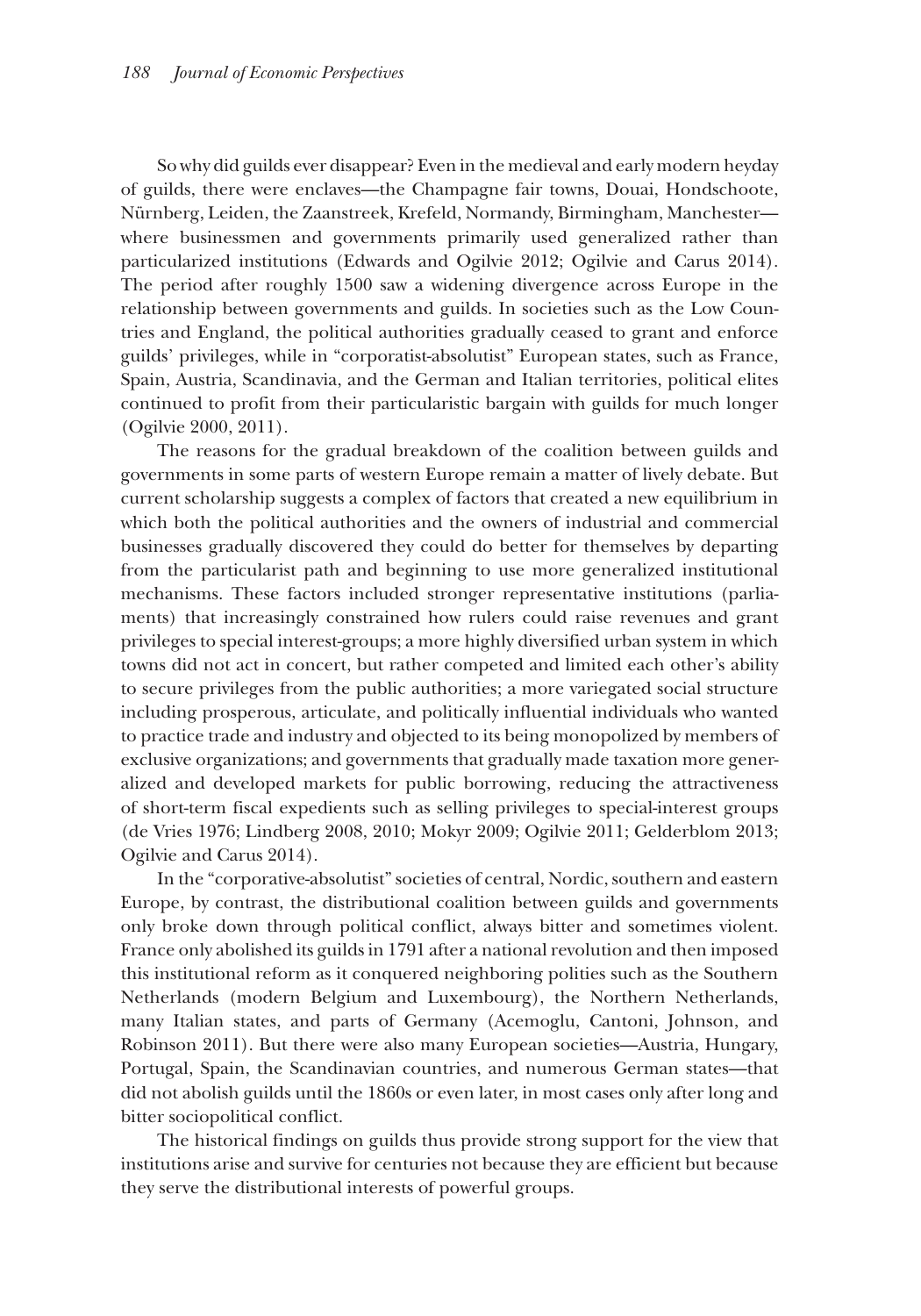■ *I would like to thank Andrea Caracausi and André Carus for their stimulating suggestions on an earlier version of this paper, and Jeremy Edwards for his thoughtful comments on the final text. I am also very grateful for wide-ranging feedback and concrete suggestions from the editors: David Autor, Chang-Tai Hsieh, and Timothy Taylor.*

#### **References**

**Acemoglu, Daron, Davide Cantoni, Simon Johnson, and James A. Robinson.** 2011. "The Consequences of Radical Reform: The French Revolution." *American Economic Review* 101(7): 3286–3307.

**Acemoglu, Daron, Simon Johnson, and James A. Robinson.** 2005. "Institutions as a Fundamental Cause of Long-Run Growth." In *Handbook of Economic Growth*, vol. 1, edited by Philippe Aghion and Steven N. Durlauf, 385–472. Elsevier.

**Amelang, James S.** 1986. *Honored Citizens of Barcelona: Patrician Culture and Class Relations, 1490–1714*. Princeton University Press.

**Archer, Ian W.** 1991. *The Pursuit of Stability: Social Relations in Elizabethan London*. Cambridge University Press.

**Becher, Johann Joachim.** 1688. *Politische Discurs,* 3rd edition. Frankfurt: Zunner.

**Becker, Marvin B.** 1962. "Florentine Popular Government (1343–1348)." *Proceedings of the American Philosophical Society* 106(4): 360–82.

**Boerner, Lars, and Albrecht Ritschl.** 2002. "Individual Enforcement of Collective Liability in Premodern Europe." *Journal of Institutional and Theoretical Economics* 158(1): 205–13.

**[B](http://pubs.aeaweb.org/action/showLinks?crossref=10.1017%2FS1361491609002421)oldorf, Marcel.** 2009. "Socio-Economic Institutions and Transaction Costs: Merchant Guilds and Rural Trade in Eighteenth-Century Lower Silesia." *European Review of Economic History* 13(2): 173–98.

**[B](http://pubs.aeaweb.org/action/showLinks?crossref=10.2307%2F286553)ossenga, Gail.** 1988. "Protecting Merchants: Guilds and Commercial Capitalism in Eighteenth-Century France." *French Historical Studies* 15(4): 693–703.

**Bourgeon, Jean-Louis.** 1985. "Colbert et les corporations: l'exemple de Paris." In *Un nouveau Colbert: Actes du colloque pour le tricentenaire de la mort de Colbert*, edited by Roland Mousnier, 241–53. Paris: Sedes.

**Caracausi, Andrea.** 2014. "Textiles Manufacturing, Product Innovations and Transfers of Technology in Padua and Venice between the Sixteenth and Eighteenth Centuries." In *Creativity and Innovation in Late Medieval and Early Modern European Cities*, edited by Karel Davids and Bert De Munck, 131–60. Aldershot: Ashgate.

**Casey, James.** 1999. *Early Modern Spain: A Social History*. London: Routledge.

**Cerutti, Simona.** 2010. "Travail, mobilité et légitimité. Suppliques au roi dans une société d'Ancien Régime (Turin, XVIIIe siècle)." *Annales. Histoire, Sciences Sociales* 65(3): 571–611.

**Clark, Peter, and Paul Slack.** 1976. *English Towns in Transition 1500–1700*. Oxford University Press.

**Cole, Charles Woolsey.** 1939. *Colbert and a Century of French Mercantilism*. New York: Columbia University Press.

**Coleman, Donald C.** 1977. *The Economy of England 1450–1750*. Oxford University Press.

**Daumas, Maurice.** 1953. *Les instruments scientifiques aux XVIIe et XVIIIe siècles*. Paris: Presses universitaires de France.

**Davids, Karel.** 2003. "Guilds, Guildsmen and Technological Innovation in Early Modern Europe: The Case of the Dutch Republic." *Economy and Society of the Low Countries Working Papers* 2003-2.

**Davids, Karel.** 2008. *The Rise and Decline of Dutch Technological Leadership: Technology, Economy, and Culture in the Netherlands, 1350–1800*, 2 vols. Leiden: Brill.

**De Soto, Hernando.** 1989. *The Other Path: The Invisible Revolution in the Third World*. New York: Harper & Row.

**de Vries, Jan.** 1976. *The Economy of Europe in an Age of Crisis, 1600–1750*. Cambridge University Press.

**de Vries, Jan, and Ad van der Woude.** 1997. *The First Modern Economy: Success, Failure, and Perseverance of the Dutch Economy, 1500–1815*. Cambridge University Press.

**Dollinger, Philippe.** 1970. *The German Hansa*. London: Macmillan.

**[E](http://pubs.aeaweb.org/action/showLinks?crossref=10.1016%2Fj.eeh.2011.12.002)dwards, Jeremy, and Sheilagh Ogilvie.** 2012.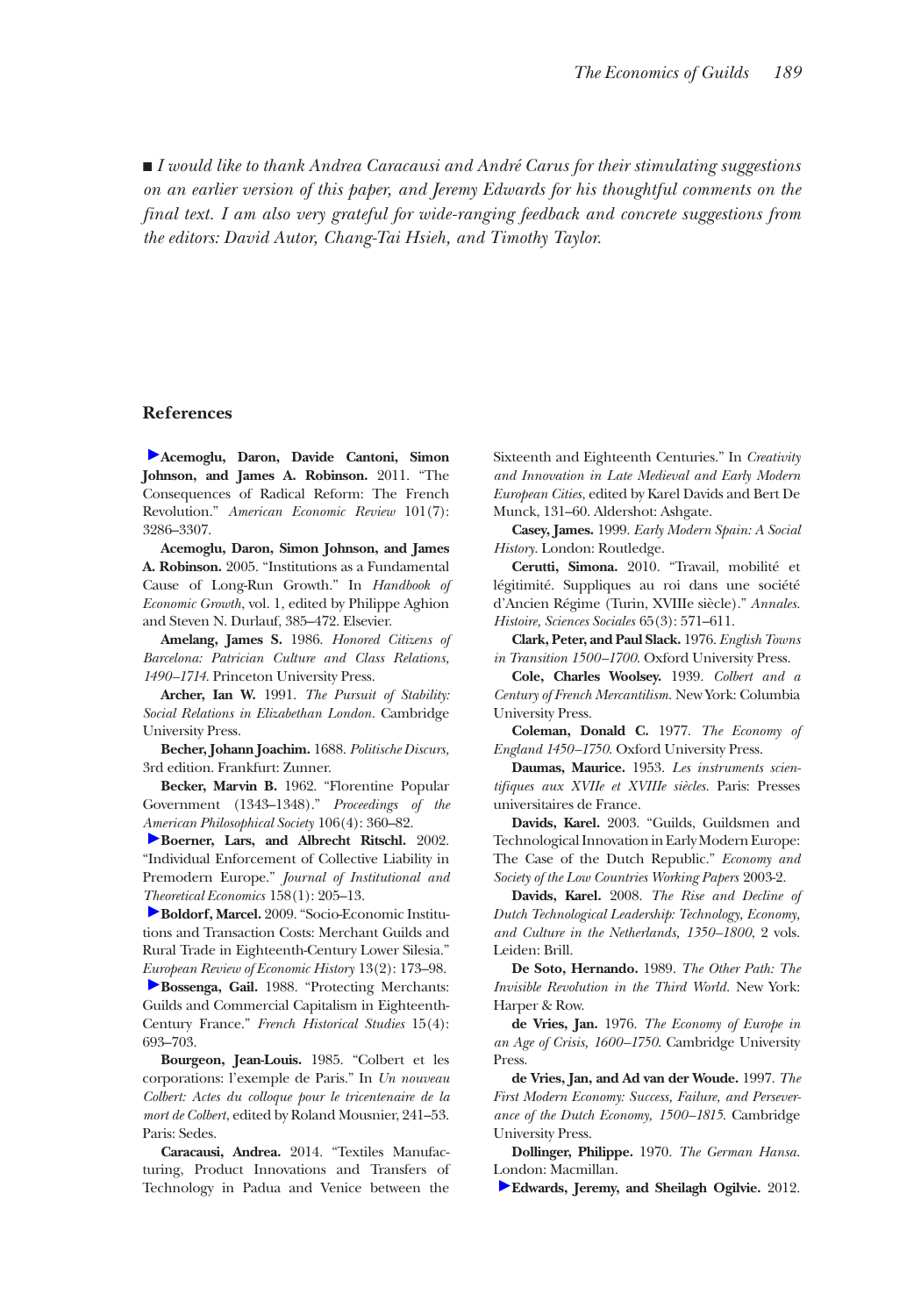"What Lessons for Economic Development Can We Draw from the Champagne Fairs?" *Explorations [in E](http://pubs.aeaweb.org/action/showLinks?crossref=10.1017%2FS0020859008003647)conomic History* 49(2): 131–48.

**Ehmer, Josef.** 2008. "Rural Guilds and Urban-Rural Guild Relations in Early Modern Central Europe." *International Review of Social History* [53\(](http://pubs.aeaweb.org/action/showLinks?crossref=10.1017%2FS0022050700021124)S16): 143–58.

**Epstein, S. R.** 1998. "Craft Guilds, Apprenticeship, and Technological Change in Preindustrial [Eur](http://pubs.aeaweb.org/action/showLinks?crossref=10.1111%2Fj.1468-0289.2007.00411.x)ope." *Journal of Economic History* 58(3): 684–713. **Epstein, S. R.** 2008. "Craft Guilds in the Premodern Economy: A Discussion." *Economic History Review* 61(1): 155–74.

**Epstein, S. R., and Maarten Prak.** 2008. "Introduction: Guilds, Innovation and the European Economy, 1400–1800." In *Guilds, Innovation and the European Economy, 1400–1800*, edited by Stephan R. Epstein and Maarten Prak, 1–24. London: Routledge.

**Epstein, Steven A.** 1991. *Wage Labor and Guilds in Medieval Europe*. Chapel Hill, NC: University of North Carolina Press.

**Fitzsimmons, Michael P.** 2010. *From Artisan to Worker: Guilds, the French State, and the Organization of Labor, 1776–1821*. Cambridge University Press.

**Forbes, John.** 2002. "Search, Immigration and the Goldsmiths' Company: A Study in the Decline of Its Powers." In *Guilds, Society, and Economy in London, 1450–1800*, edited by Ian A. Gadd and Patrick Wallis, 115–26. London: Centre for Metropolitan History.

**Freudenberger, Herman.** 1960. "The Woolen-Goods Industry of the Habsburg Monarchy in the Eighteenth Century." *Journal of Economic History*  20(3): 383–406.

**Gauci, Perry.** 2002. "Informality and Influence: The Overseas Merchant and the Livery Companies, 1660–1702." In *Guilds, Society, and Economy in London, 1450–1800*, edited by Ian Anders Gadd and Patrick Wallis, 127–39. London: Centre for [Me](http://pubs.aeaweb.org/action/showLinks?crossref=10.1353%2Fecs.2004.0057)tropolitan History.

**Gayne, Mary K.** 2004. "Illicit Wigmaking in Eighteenth-Century Paris." *Eighteenth-Century Studies* 38(1): 119–37.

**Gelderblom, Oscar.** 2013. *Cities of Commerce: The Institutional Foundations of International Trade in the Low Countries, 1250–1650*. Princeton University Press.

**Greif, Avner.** 2006. *Institutions and the Path to the Modern Economy: Lessons from Medieval Trade*. [Cam](http://pubs.aeaweb.org/action/showLinks?crossref=10.1086%2F261959)bridge University Press.

**Greif, Avner, Paul Milgrom, and Barry Weingast.** 1994. "Coordination, Commitment, and Enforcement: The Case of the Merchant Guild." *[Jou](http://pubs.aeaweb.org/action/showLinks?crossref=10.1080%2F03585522.1987.10408080)rnal of Political Economy* 102(4): 912–50.

**Gustafsson, Bo.** 1987. "The Rise and Economic Behavior of Medieval Craft Guilds: An Economic-Theoretical Interpretation." *Scandinavian Economic History Review* 35(1): 1–40.

**Hafter, Daryl M.** 1989. "Gender from a Working Class Viewpoint in Eighteenth Century France." *Proceedings of the Western Society for French History* 16: 415–22.

**Hafter, Daryl M.** 2007. *Women at Work in Preindustrial France*. University Park, PA: Penn State University Press.

**Harding, Vanessa.** 2000. "Reformation and Culture 1540–1700." In *The Cambridge Urban History of Britain.* Vol. 2: *1540–1840*, edited by Peter Clark, 263–88. Cambridge University Press.

**Harreld, Donald J.** 2004. *High Germans in the Low Countries: German Merchants and Commerce in Golden Age Antwerp*. Leiden: Brill.

**Heaton, Herbert.** 1965. *The Yorkshire Woollen and Worsted Industries from Earliest Times to the Industrial Revolution*, 2nd edition. Oxford: Clarendon Press.

**Hickson, Charles R., and Earl A. Thompson.** 1991. "A New Theory of Guilds and European Economic Development." *Explorations in Economic History* 28(2): 127–68.

**Homer, Ronald F.** 2002. "The Pewterers Company's Country Searches and the Company's Regulation of Prices." In *Guilds, Society, and Economy in London, 1450–1800*, edited by Ian Anders Gadd and Patrick Wallis, 101–13. London: Centre for Metropolitan History.

**Horn, Jeff.** 2006. *The Path Not Taken: French Industrialization in the Age of Revolution, 1750–1830*. [Cam](http://pubs.aeaweb.org/action/showLinks?crossref=10.1093%2Fpastj%2Fgts010)bridge, MA: MIT Press.

**Horn, Jeff.** 2012. "'A Beautiful Madness': Privilege, the Machine Question and Industrial Development in Normandy in 1789." *Past & Present* 217(1): 149–85.

**Kaplan, Steven L.** 1981. "The Luxury Guilds in [Par](http://pubs.aeaweb.org/action/showLinks?crossref=10.2307%2F2853538)is in the Eighteenth Century." *Francia* 9: 257–98. **Katele, Irene B.** 1988. "Piracy and the Venetian State: The Dilemma of Maritime Defense in the [Fou](http://pubs.aeaweb.org/action/showLinks?crossref=10.2307%2F2591259)rteenth Century." *Speculum* 63(4): 865–89.

**Kellett, J. R.** 1958. "The Breakdown of Guild and Corporation Control of the Handicraft and Retail Trades in London." *Economic History Review*  10(3): 381–94.

**Kisch, Herbert.** 1989. *From Domestic Manufacture to Industrial Revolution: The Case of the Rhineland Textile Districts*. Oxford University Press.

**La Force, James Clayburn.** 1965. *The Development of the Spanish Textile Industry, 1750–1800*. [Un](http://pubs.aeaweb.org/action/showLinks?crossref=10.2307%2F2593066)iversity of California Press.

**Larmour, Ronda.** 1967. "A Merchant Guild of Sixteenth-Century France: The Grocers of Paris." *[Eco](http://pubs.aeaweb.org/action/showLinks?crossref=10.1017%2FS0010417508000285)nomic History Review* 20(3): 467–81.

**Lindberg, Erik.** 2008. "The Rise of Hamburg as a Global Marketplace in the Seventeenth Century: A Comparative Political Economy Perspective."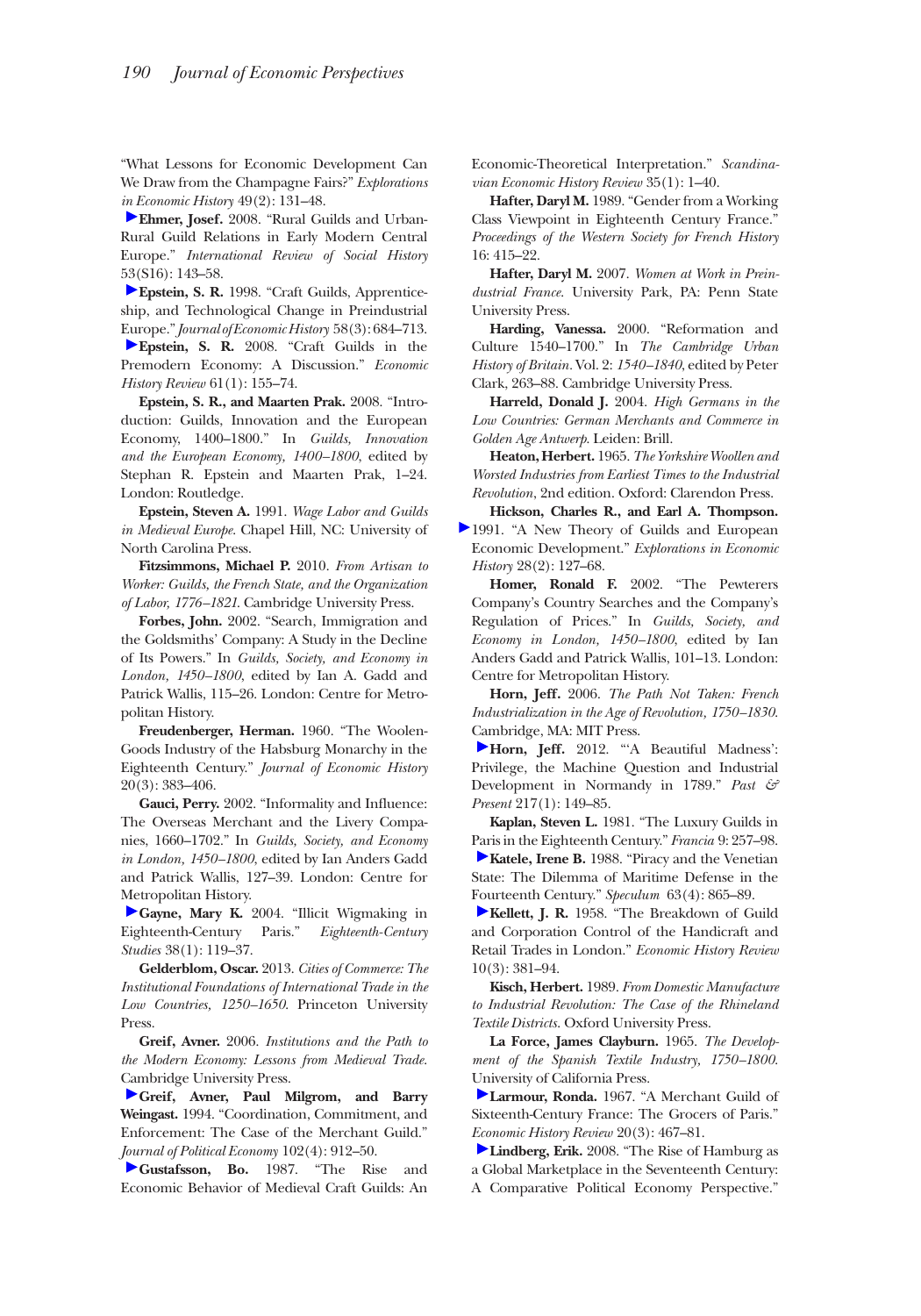*Comparative Studies in Society and History* 50(3): [641](http://pubs.aeaweb.org/action/showLinks?crossref=10.1111%2Fj.1468-0289.2009.00469.x)–62.

**Lindberg, Erik.** 2009. "Club Goods and Inefficient Institutions: Why Danzig and Lübeck Failed in the Early Modern Period." *Economic History Review* 62(3): 604–28.

**Lindberg, Erik.** 2010. "Merchant Guilds in Hamburg and Königsberg: A Comparative Study of Urban Institutions and Economic Development in the Early Modern Period." *Journal of European Economic History* 39(1): 33–66.

**Lis, Catharina, and Hugo Soly.** 2008. "Subcontracting in Guild-Based Export Trades, Thirteenth–-Eighteenth Centuries." In *Guilds, Innovation and the European Economy, 1400–1800*, edited by S. R. Epstein and Maarten Prak, 81–113. London: Routledge.

**Lucassen, Jan, and Leo Lucassen, eds.** 1997. *Migration, Migration History, History: Old Paradigms and New Perspectives*. Bern: Peter Lang.

**Marshall, Alfred.** 1920. *Principles of Economics*. [8th](http://pubs.aeaweb.org/action/showLinks?crossref=10.1215%2F00161071-23-3-477) edition. London: Macmillan & Co.

**Minard, Philippe.** 2000. "Colbertism Continued? The Inspectorate of Manufactures and Strategies of Exchange in Eighteenth-Century France." *French Historical Studies* 23(3): 477–96.

**Mokyr, Joel.** 2009. *The Enlightened Economy: An Economic History of Britain, 1700–1850*. Princeton [Un](http://pubs.aeaweb.org/action/showLinks?crossref=10.1080%2F03071029308567871)iversity Press.

**Muldrew, Craig.** 1993. "Interpreting the Market: The Ethics of Credit and Community Relations in Early Modern England." *Social History* 18(2): [163](http://pubs.aeaweb.org/action/showLinks?crossref=10.2307%2F1855659)–83.

**Najemy, John M.** 1979. "Guild Republicanism in Trecento Florence: The Successes and Ultimate Failure of Corporate Politics." *American Historical Review* 84(1): 53–71.

**Ogilvie, Sheilagh.** 1996a. "The Beginnings of Industrialization." In *Germany: A New Social and Economic History, Vol. II: 1630–1800*, edited by Sheilagh Ogilvie, 263–308. London: Edward Arnold.

**Ogilvie, Sheilagh.** 1996b. "Social Institutions and Proto-Industrialization." In *European Proto-Industrialization*, edited by Sheilagh Ogilvie and Markus Cerman, 23–37. Cambridge University Press.

**Ogilvie, Sheilagh.** 1997. *State Corporatism and Proto-Industry: The Württemberg Black Forest, 1580–1797*. Cambridge University Press.

**Ogilvie, Sheilagh.** 2000. "The European Economy in the Eighteenth Century." In *The Short Oxford History of* Europe, Vol. XII: The Eighteenth Century: Europe 1688–1815, edited by T. W. C. Blanning, 91–130. Oxford University Press.

**Ogilvie, Sheilagh.** 2003. *A Bitter Living: Women, Markets, and Social Capital in Early Modern Germany*. Oxford University Press.

**[O](http://pubs.aeaweb.org/action/showLinks?crossref=10.1111%2Fj.1468-0289.2004.00279.x)gilvie, Sheilagh.** 2004a. "Guilds, Efficiency and Social Capital: Evidence from German Proto-[Ind](http://pubs.aeaweb.org/action/showLinks?crossref=10.1086%2F530335)ustry." *Economic History Review* 57(2): 286–333.

**Ogilvie, Sheilagh.** 2004b. "How Does Social Capital Affect Women? Guilds and Communities in Early Modern Germany." *American Historical Review* 109(2): 325–59.

**Ogilvie, Sheilagh.** 2005. "The Use and Abuse of Trust: The Deployment of Social Capital by Early Modern Guilds." *Jahrbuch für Wirtschaftsgeschichte. Economic History Yearbook*, no. 1: 15–52.

**Ogilvie, Sheilagh.** 2007a. "Can We Rehabilitate the Guilds? A Sceptical Re-Appraisal." *Cambridge [Wor](http://pubs.aeaweb.org/action/showLinks?crossref=10.1111%2Fj.1468-0289.2007.00408.x)king Papers in Economics* 0745.

**Ogilvie, Sheilagh.** 2007b. "'Whatever Is, Is Right'? Economic Institutions in Pre-Industrial [Eur](http://pubs.aeaweb.org/action/showLinks?crossref=10.1111%2Fj.1468-0289.2007.00417.x)ope." *Economic History Review* 60(4): 649–84.

**Ogilvie, Sheilagh.** 2008. "Rehabilitating the Guilds: A Reply." *Economic History Review* 61(1): 175–82.

**Ogilvie, Sheilagh.** 2011. *Institutions and European Trade: Merchant Guilds, 1000–1800*. Cambridge University Press.

**Ogilvie, Sheilagh, and André W. Carus.** 2014. "Institutions and Economic Growth in Historical Perspective." In *Handbook of Economic Growth*, vol. 2, edited by Stephen Durlauf and Philippe Aghion, 405–514. Amsterdam: Elsevier.

**Pfister, Ulrich.** 1998. "Craft Guilds and Proto-Industrialization in Europe, 16th to 18th Centuries." In *Guilds, Economy and Society*, edited by S. R. Epstein, H. G. Haupt, Carlo Poni, and Hugo Soly, 11–24. Seville: International Economic History Conference.

**Pfister, Ulrich.** 2008. "Craft Guilds and Technological Change: The Engine Loom in the European Silk Ribbon Industry in the Seventeenth and Eighteenth Centuries." In *Guilds, Innovation and the European Economy, 1400–1800*, edited by S. R. Epstein and Maarten Prak, 172–98. London: Routledge.

**Pollard, Sidney.** 1997. *Marginal Europe: The Contribution of Marginal Lands since the Middle Ages*. Oxford: Clarendon Press.

**Rapp, Richard Tilden.** 1976. *Industry and Economic Decline in Seventeenth-Century Venice*. Cambridge, MA: Harvard University Press.

**Rappaport, Steve.** 1989. *Worlds within Worlds: Structures of Life in Sixteenth-Century London*. [Cam](http://pubs.aeaweb.org/action/showLinks?crossref=10.1016%2FS0014-4983%2803%2900045-7)bridge University Press.

**Richardson, Gary.** 2004. "Guilds, Laws, and Markets for Manufactured Merchandise in Late-Medieval England." *Explorations in Economic History*  41(1): 1–25.

**Roper, Lyndal.** 1989. *The Holy Household: Women and Morals in Reformation Augsburg*. Oxford: Clarendon.